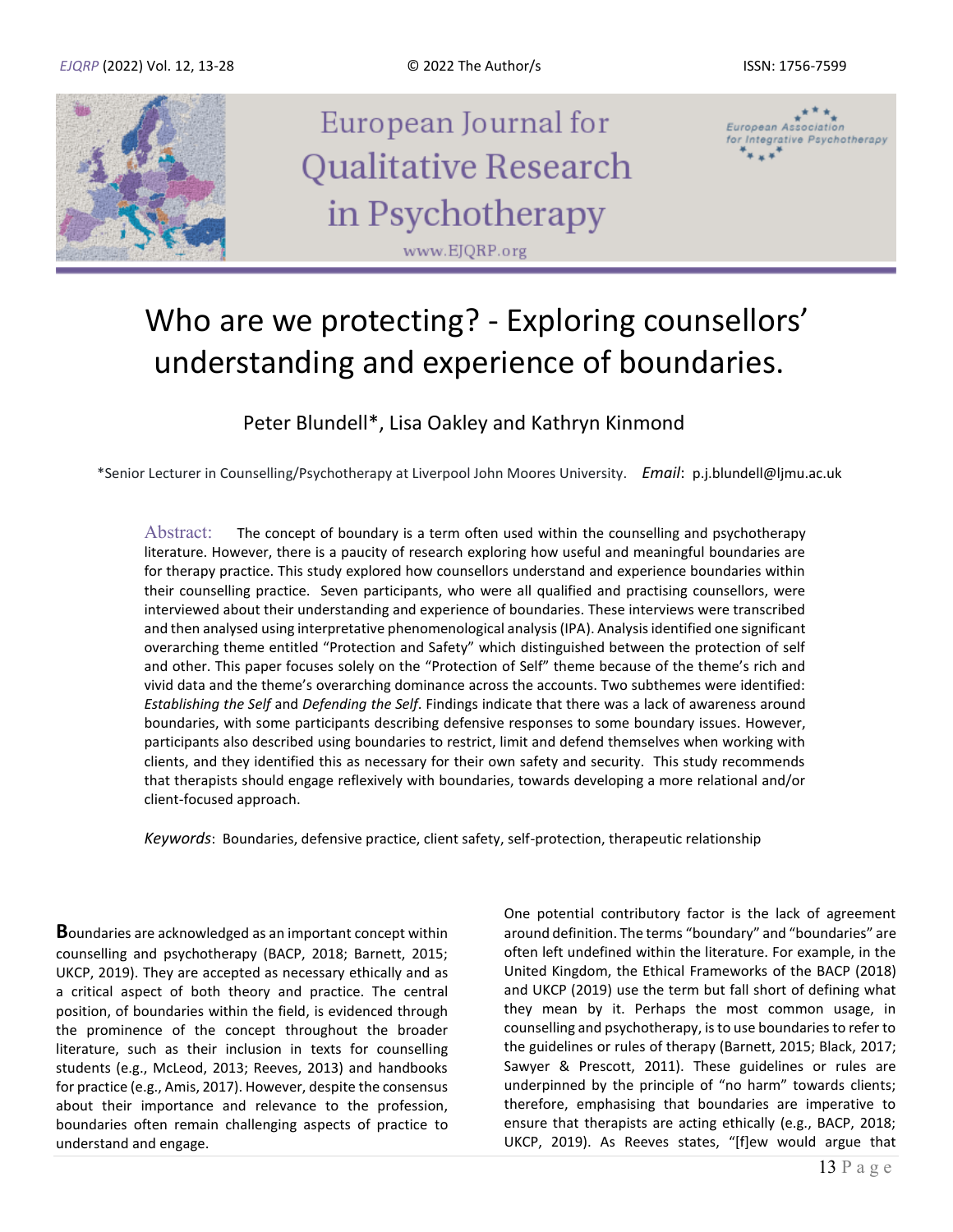boundaries lie at the heart of ethical counselling and psychotherapy and that, without them, not only is the potential for change undermined, but the likelihood of harm to the client is increased" (2011, p. 247).

Despite this lack of consensus about the definition of professional boundaries, some definitions have been suggested. Gutheil and Brodsky (2008) provide a basic definition which emphasises contractual aspects:

A boundary is the edge of appropriate behaviour at a given moment in the relationship between patient and therapist, as governed by the therapeutic context and contract. It may be defined by the physical, psychological and/or social space occupied by the patient in the clinical relationship. (p. 18)

Proctor (2014) asserts that the most common use of the term boundary is "to refer to the limits of the therapy relationship" (p. 154) while Feltham (2010) refers to boundaries being synonymous with the idea of "frames" (p. 18). Finlay (2019) picks up these points but goes deeper into relational dynamics suggesting boundaries structure the therapeutic relationship and ensure a reliable, trustworthy frame to both hold and contain testing therapy processes. Bond (2015) argues that boundaries "[s]et the limits between ethically acceptable and unacceptable influence over others or the line between acceptable and unacceptable relationships" (p. 305). Whereas Sarkar (2004, p. 312), a UK psychiatrist, advises that "the term boundary in professional practice refers to the distinction between professional and personal identity" serving only one purpose – the safety of those on either side. Zur (2010), writing from the perspective of American psychotherapy, perhaps offers the most realistic – if rather vague – definition when he states that what "unifies all the definitions of boundaries is the essential aspect that they differentiate between two or more physical – actual or elusive – abstract entities" (p. 3).

Certainly, other descriptions of boundaries exist, however, understanding their relevance to counselling practice can prove to be just as elusive. Austen et al. (2006) have challenged the very idea of boundaries as a metaphor in the helping professions, suggesting boundaries often infer dividing lines, which is at odds with the requirement for connectivity in counselling and psychotherapy. Despite Austen et al. (2006) offering a variety of alternative metaphors that may be more useful for those in the helping professions (such as, a highway, bridge, or territory), the boundaries metaphor persists within the literature.

Boundaries can also be broken down into further subcategories, such as the structure (e.g., time, venue, costs, and contract) or the interpersonal (e.g., the use of touch, gifts from clients and relational limitations) aspects of therapy (Sawyer & Prescott, 2011). These types of boundaries are

sometimes grouped together under the heading of "professional behaviour" or "professional boundaries" (Barnett, 2015; Black, 2017). However, despite being described as the most influential and hegemonic description of boundaries (Speight, 2011), there is no research to indicate how meaningful these definitions are to those in counselling practice who are using them.

Speight (2011) is also critical of the conventional view of boundaries in therapy (i.e., as a demarcation between appropriate and inappropriate behaviour), arguing that this view is fundamentally about risk management. Speight claims that a much wider understanding of boundaries is necessary and argues that is particularly important when cultural differences exist, between the therapist and the client. This "culturally competent" approach to boundaries ought, Speight argues, to be underpinned by a solidarity with, rather than a distancing from, our clients. For this to happen, Speight suggests that therapists should consider how boundaries help them to connect, rather than separate, from their clients. Syme (2006) appears to concur with this viewpoint, arguing that therapists need to be "boundary riders" when working with clients with whom they have dual relationships (i.e., the therapist having more than one role during their relationship with the client) and that they need ultimately to be "responsive to the cultural and social pressures as well as the therapeutic needs of clients" (p. 69).

Lazarus (1994) highlights other critical points arguing that therapists who use boundaries and rules rigidly, without reflexivity, will undoubtedly inhibit their own practice and the efficacy of therapy. Finlay (2019) agrees, additionally noting that however therapists approach boundaries, they will always "have implications for power and control" (p. 83).

In addition to the broader arguments around defining boundaries as a concept, boundaries also form part of the theories that inform counselling practice across the different modalities. For example, the therapeutic frame – a type of boundary - is an important concept for psychodynamic counselling (Symons & Wheeler, 2005). Even the modalities which have traditionally steered themselves away from a deeper use of the boundary metaphor, such as the personcentred and experiential approaches, have become much more engaged with it over time (e.g., Sule, 2007). Further, the recent approach of Pluralism includes a rationale for understanding and working with the concept and practice of boundaries (Carey, 2016). Yet, despite many of these theoretical assertions about the application of boundaries in various modalities, there is a paucity of research into whether these contentions are replicated within (or relevant to) counselling practice and to practising counsellors. Indeed, although the literature highlights some definitions of boundaries and considers various explanations, there has been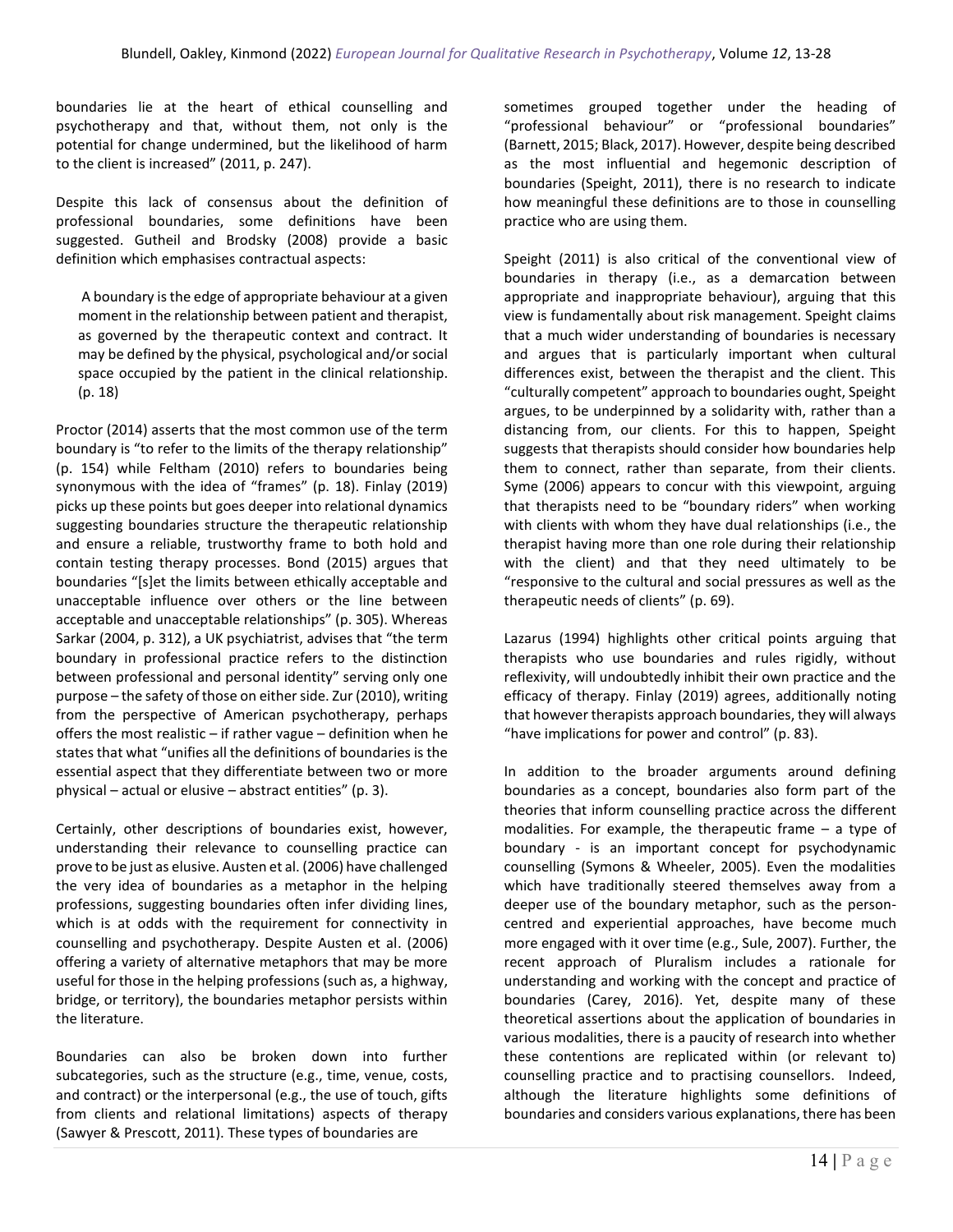limited research which explores *how* counsellors and psychotherapists understand and experience this concept within their own practice.

# Literature Review

The following review considers some key research on boundaries in counselling and/or psychotherapy practice and outlines specific types of issues arising including violation of client's boundaries, therapist self-disclosure and boundaries around sexual attraction. The final subsection reviews the broader empirical literature specifically around therapist's boundaries.

### **Boundaries as "violation"**

Boundaries research in counselling and psychotherapy has often been dominated by studies exploring the violation of clients' boundaries by therapists. Black's (2017) discussion of key themes in this area is a useful overview. Whilst some authors have explored the potential benefits of boundary "crossings" (e.g., Gutheil & Gabbard, 1993; Pope & Keith-Spiegel, 2008), research has often focused on either sexual boundary violations of clients (for a summary see Levine, 2010), or the factors which contribute to them (e.g., Kendall et al., 2011). This is clearly an important issue to research, particularly for improving the safety of clients and preventing harm. However, counselling research also needs to explore a diverse range of experiences related to boundaries if we are to have a better understanding of how they impact on counselling and psychotherapy practice.

### **Therapist self-disclosure**

Self-disclosure is one boundary issue that has been extensively explored from both clients' (e.g., Audet, 2011) and therapists' perspectives.

One of the numerous studies offered from the perspective of the therapist, is a Norwegian study, informed by a hermeneutic phenomenological epistemology. Berg et al. (2017) analysed ten therapists' interviews around sharing their lived experiences with clients (the researchers actively avoided using the term "self-disclosure" because of the potential for participants to consider this a weighted term). Analysis was completed using a six-stage process which appears to have combined multiple steps from different qualitative methods. Participants' reasons for disclosure were outlined as: showing care and compassion for clients; to show clients that there were similarities between the client and the therapist (described as normalising client experiences); and to gain credibility with the client. Reasons for non-disclosure were also explored, although these often related to theoretical rather than real life examples.

Similarly, Jolley's (2019) study which employed a hermeneutic phenomenological methodology to analyse two personcentred therapists found that therapists' self-disclosure acted as a way of humanising the therapist to the client. Moreover, these participants also talked of an internal struggle around whether to self-disclose or not.

Moore and Jenkins (2012) explored the experiences of eight gay and lesbian therapists coming out to their straight clients. This study does not specify the philosophical underpinnings of the research but aimed for descriptive accounts from participants, via interviews, which were analysed using thematic analysis. They found high levels of anxiety and a sense of vulnerability around judgement from the client, the potential impact on the therapeutic relationship and concerns around internalised homophobia. These therapist participants also acknowledged a need for their own self-protection.

### **Boundaries around sexual attraction**

Martin et al. (2011) explored therapists' experiences of managing sexual attraction in the therapeutic process. This qualitative study, of thirteen therapists, employed a grounded theory methodology which found a consensus with participants around boundaries at the extremities of this subject area, but much more variance between therapists when discussing flirtation, touch, and fantasy with clients. Furthermore, this research also found that whilst participants had a common process for managing these boundary related decisions, there were some aspects of their practice which were problematic and not client centred. These included issues of defensive practice, overidentification and overprotectiveness of clients, as well as therapists overly moralising around the issue of sexual attraction. These findings suggest that the participants had a multidimensional understanding and experience of boundaries, though the authors do not fully explore this in their paper.

### **Therapists' Boundaries**

Research has explored therapists' relationship with boundaries. For example, studies have used Boundary Questionnaires (BQ) to explore whether boundaries could be considered part of an individual's personality (for example Hartmann et al., 1991), in relation to the "thickness" or "thinness" of boundaries in various aspects of a person's life. In this vein, both the therapist's and the client's personal boundaries have been purported to be an important influence on any therapeutic outcome (Hartmann, 1997). However, even if the argument against boundaries being an aspect of personality is put to one side, the reliability of the BQ as a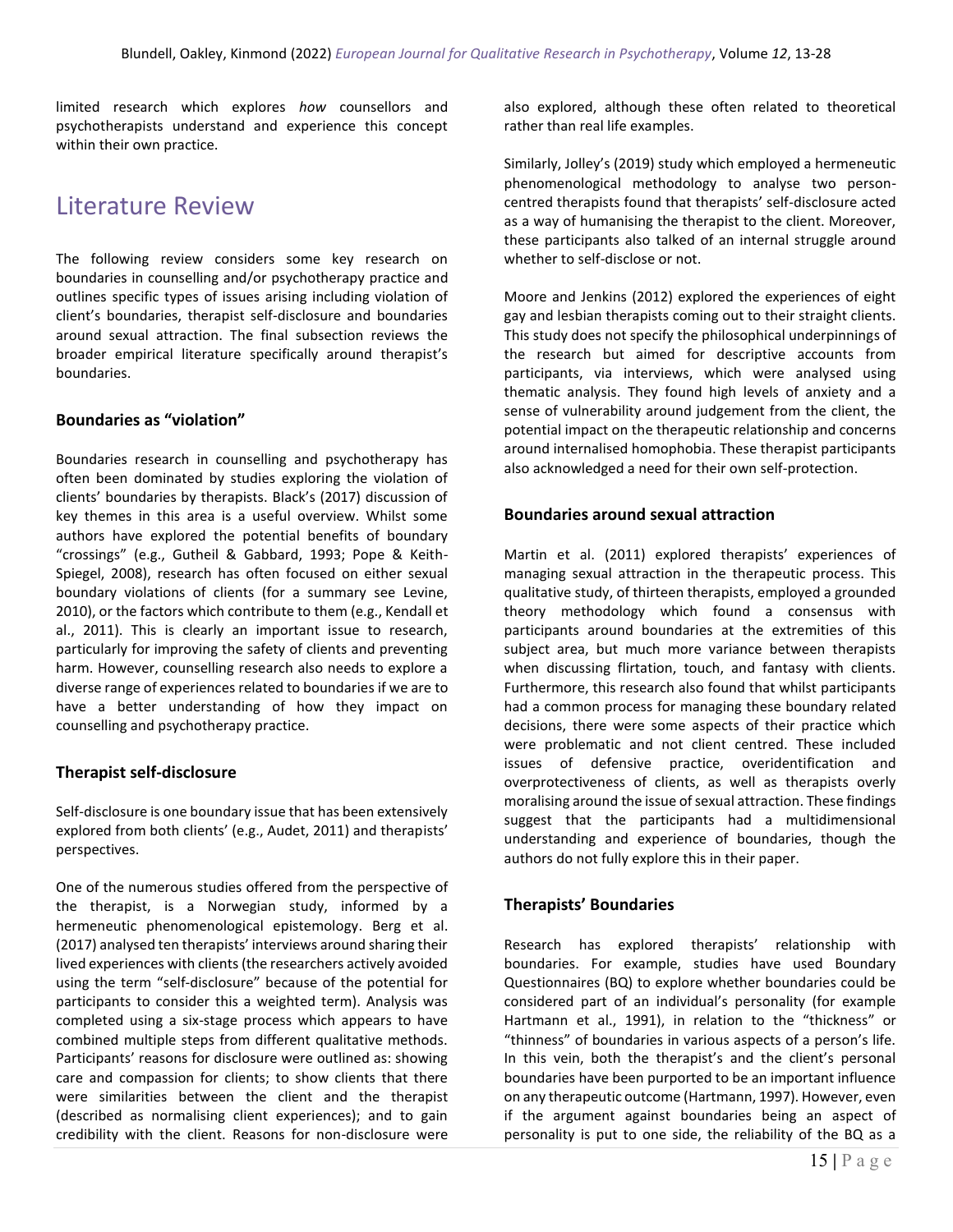research method is also in question. The original BQ was developed from studies exploring the personality of people who experienced nightmares, rather than the general population (Hartmann et al., 1991) which makes it difficult to make any generalisations across most populations, never mind those of both therapists and clients. Furthermore, there has been no substantial follow up research completed around therapists'/clients' boundaries using the BQ since Hartmann's (1997) study.

Approached from a psychodynamic perspective, Symons and Wheeler (2005) explored therapists' responses to clients who challenged the therapeutic frame. This study employed grounded theory analysis with the aim of developing a theory which represented the process therapists went through when resolving a "framework dilemma" (p. 21). The symbolic importance of challenges to the therapeutic frame were highlighted as a significant indicator for the therapist to work with, whilst also acknowledging the need to resolve any emotional conflicts which had arisen.

Using qualitative content analysis, King (2011) explored dilemmas and the associated boundary issues of eight psychodynamic therapists who offered therapy to trainees. These dilemmas as described by King included: the therapist's own narcissism (i.e., risks to their professional reputation and fears of professional exposure); feeling pressurised to model the theoretical approach of the trainee; having a sense of responsibility for the trainee; countertransference reactions; and the over-use of self. This study found that boundaries within this dynamic could become blurred and sometimes threaten the safety and containment of the therapeutic space. Nonetheless, as the clients were trainees, this could have impacted upon the relationship (and therefore the boundaries) between the therapist and the client, such that a more tutoring or guiding approach may have been adopted by the therapist.

Finally, Cowles and Griggs (2019) explored boundaries through a case study that involved a therapist working with a female asylum seeker. This highlighted the complex and nuanced accounts of both the therapist's and the client's experience of boundary transgressions and how, ultimately, they deepened the client/therapist relationship and improved therapeutic outcomes for the client. Similarly, Apostolidou and Schweitzer's (2017) qualitative study of nine therapists found that asylum seeker and refugee clients challenged therapeutic boundaries. Grounded in social constructionism, and employing thematic analysis, this study identified the therapist's role, and the therapeutic frame, as key boundaries tested by the client because of their high level of social needs. However, Apostolidou and Schweitzer fall short of exploring these specific boundary issues in depth.

### **Summary of Research**

The concept of boundaries in counselling and psychotherapy is both ambiguous and open to interpretation (Gutheil & Gabbard, 1993). Therefore, research exploring counsellors' and psychotherapists' understanding and experiences of boundaries is useful to develop deeper insights about how boundaries can impact on the therapeutic process. Webb (1997) recommended, over twenty years ago, the need for further research into boundaries. This included a call for research into both major and minor boundary issues. However, boundary research has often focused on a narrow set of specific issues, rather than the broader exploration of therapists' understanding and experience of boundaries. This makes it difficult to garner a holistic understanding of therapists' experiences of boundaries and has left a significant gap within the research literature. It is perhaps surprising then, that most of the research into boundaries or boundary issues has not explored this concept from a phenomenological standpoint (e.g., Apostolidou & Schweitzer, 2017; Cowles & Griggs, 2019; Hartmann et al., 1991; King, 2011; Martin et al., 2011; Moore & Jenkins, 2012; Symons & Wheeler, 2005). However, the recent studies by Berg et al. (2017), and Jolley (2019) may indicate a turning of the tide in this regard. Our research aims to help address these gaps within the research literature, by exploring how counsellors understand and experience boundaries in their counselling practice.

# Methodology

This qualitative study required a methodological approach that could investigate participants' understanding and experience of a particular concept. Therefore, a phenomenological approach was key because of how effective it is for gathering data regarding lived experiences (Finlay, 2011), in this case counsellors' understanding and experience of boundaries.

This study employed IPA as its research method (Smith, 1996; Smith, Flowers, & Larkin, 2009). IPA aims to get as close to the lived experiences of participants as possible, whilst recognising the interpretative lens of the researcher through which that happens (Smith, Flowers, & Larkin, 2009). This involves a close analysis of each participant's data, before moving onto the next case which means that whilst it is idiographic in nature, it can also enable researchers to generate theoretical statements across accounts, albeit cautiously (Smith & Nizza, 2022). It was important, then, to recognise (and value) our influence on the data analysis by acknowledging that "we brought different disciplinary and experiential lenses to the research process" (Oakley, Fenge, & Taylor, 2020, p. 6).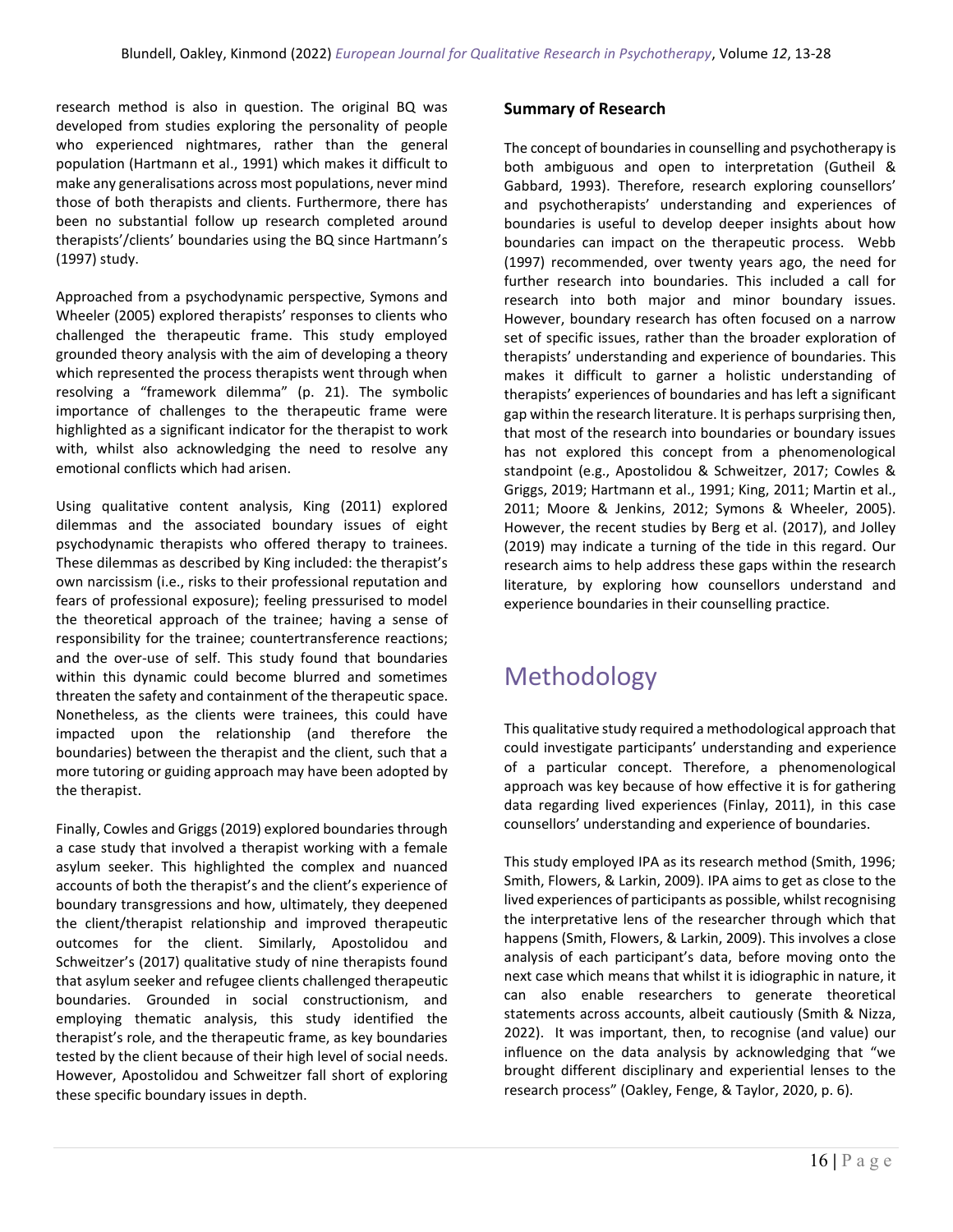An insider researcher perspective was beneficial, to help understand the nuances of participants' experiences, particularly those relevant to praxis (Finlay, 2006; Finlay & Evans, 2009). The first and third authors are experienced counsellors which meant they could offer a practitionerresearcher perspective albeit from different theoretical backgrounds (i.e., person-centred, and integrative approaches respectively). The third author is also a clinical supervisor and counselling trainer which offered a further insider lens. This study included a further researcher (the second author), who was neither a counsellor nor someone from an associated profession; however, they are experienced in qualitative research, specifically research from a hermeneutic phenomenological viewpoint. The second author thus provided a critical and questioning supervisory lens, during data analysis, which helped take our interpretations to a deeper level.

As phenomenological researchers, it was important we found ways of developing an approach to the research process that was consistent with our epistemological stance and we turned to Finlay's (2014) principles of phenomenological research for guidance. She outlines the importance of: (1) developing a phenomenological attitude, that enables researchers to see the data afresh and from new perspectives; (2) developing ways that researchers can engage with the minute detail of the participant data, that is "systematic, intensive, and intuitive" (Finlay, 2014, p. 122); (3) any analysis being faithful to the concept being considered; and (4) the transformation of themes into a representative account of the phenomena being explored. We embraced these as important cornerstones in our methodological approach ensuring we returned to them at key points in the study. The knowledge and experience, of the second and third authors, as both psychologists and experienced qualitative researchers, is acknowledged; this added a further 'hermeneutic turn' to the data analysis (Smith, Flowers, & Larkin, 2009) and offers important insights into both the validity of the research findings and the rigour of the research process (Finlay, 2006).

# Method

# **Data Collection**

This study used semi-structured interviews to gather information from participants. Interviews are useful for examining the real processes and procedures (including mental processes and procedures), that are not directly observable (Maxwell, 2012). The study aimed to explore these in relation to the participants' experience and understanding of boundaries. The interview questions and prompts were developed to be open and exploratory and aimed to make no

assumptions about the participants' knowledge or understanding of boundaries. Each participant was interviewed once, in person. The interviews were completed by the first author and took between sixty and ninety minutes each to complete.

### **Participants**

An advert was sent out via email to recruit participants across all authors' professional networks. Each participant was required to be a qualified counsellor (i.e., have completed a minimum level of study which enabled them to register as a qualified counsellor on a professionally accredited register) and be a practising counsellor (i.e., be currently working in a counselling role whether paid or voluntary). The participants self-selected for the study by responding to the initial recruitment email. The participants were not required to be trained in or be working in any specific therapeutic modality as we believe that boundaries are a concept that can transcend the participant's modality.

Seven counsellors were eventually recruited in a self-selecting sample: six female participants and one male. Their ages ranged from between forty to sixty-five years old. There were five person-centred (i.e., Gail, Amy, David, Fran, and Belinda), one psychodynamic (i.e., Claire) and one integrative counsellor (i.e., Evelyn). The participants had been qualified from less than a year through to over 20 years and had worked in a variety of settings.

# **Ethics**

This research adhered to the Ethical Guidelines for Research in the Counselling Professions (BACP, 2019) and was approved by the relevant ethics committee (i.e., Manchester Metropolitan University). Participation in this study was voluntary and the only benefit to participants was to be part of a research project. Participants gave their informed consent, which included receiving detailed written information about the study and copies of the proposed interview questions before the interview. There was no deception in this study and participants could withdraw their consent up until the analysis of the transcripts had been completed. Participants' identity has remained anonymous throughout this study to ensure their confidentiality. Any details that could indicate who they are, have either been redacted from quotations or refrained from being used altogether. Each participant is represented by a pseudonym to ensure their anonymity. The lead author is a counsellor, which meant they were suitably qualified to respond appropriately to any sensitive issues raised by participants, whilst also being mindful that the interviews were not counselling sessions.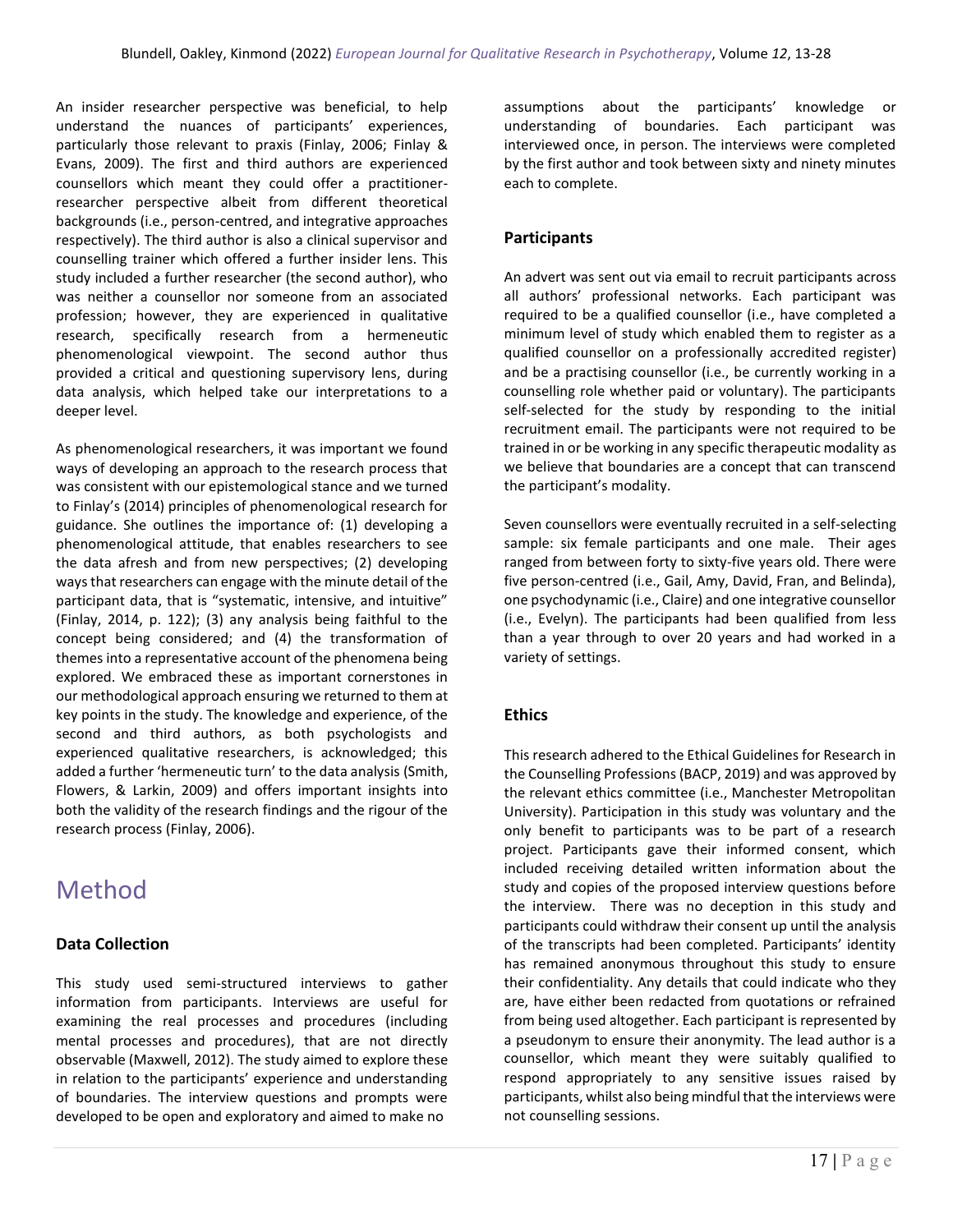### **Data Analysis**

The lead author transcribed each interview verbatim and then analysed the data using IPA (Smith et al., 2009). The analysis involved an initial reading and re-reading of the first transcript, followed by a process of note taking and annotation that involved various forms of commentary (e.g., descriptive, linguistic, and conceptual), as well as other forms of analysis such as deconstruction of the text (Smith et al., 2009). An analysis of these exploratory comments helped to generate an initial set of emergent themes based on both the participant's experience and the researcher's understanding of that experience (Smith & Nizza, 2002). Further analysis aimed to identify connections across these themes through various IPA processes, such as abstraction, subsumption, numeration etc (see Smith et al., 2009). These processes were exhausted before the researcher moved on to the next participant transcript and followed a similar process. Finally, analysis involved an exploration of patterns across the different participants' accounts.

#### **Researcher approach and boundary issues**

The use of IPA ensured that there was a clear and structured approach to the analysis of data, whilst also employing the insight of all authors to accurately represent themes evidenced within participants' accounts (Larkin & Thompson, 2012). Any themes identified were discussed between all authors and relevant quotes agreed for inclusion before any decision was made to incorporate them into the final written account. The collaboration of all authors was, therefore, important when writing this paper to help ensure both authenticity and accuracy in the representation of participants' experiences.

There are parallels of a power imbalance between the counsellor-client relationship and the researcher-participant relationship. McVey, Lees and Nolan (2015) suggest that being a practitioner-researcher (i.e., someone who is a counsellor/therapist but also uses those skills within their research), can have numerous benefits, such as: opening access to the "relational space" and therefore expanding and enriching the scope of the research process itself. Interestingly, some authors argue that it is possible to a be a counsellor-researcher (i.e., be counsellor *and* researcher towards a client/participant) whilst still successfully navigate the ethical issues of these dual roles (Fleet, Burton, Reeves, & DasGupta, 2016).

Clearly, many skills or qualities are transferable between counselling and qualitative research such as empathy, positive regard etc (McLeod, 2008). However, the aim of each of these encounters are different (Dickson-Swift, James, Kippen and Liamputtong, 2006). Research aims to elucidate information from a participant (McLeod, 2008) whereas therapy is often aiming for client change. There are potential boundary issues when being both a researcher and a therapist. For example, Dickson-Swift et al. (2006) suggest that research interviews can mirror counselling interviews, and this can result in conflict between the researcher's attempts to build rapport with participants and their need to have detachment as part of the research process. In contrast, Etherington (1996) expresses how she experienced glee at the gathering of such rich data from a participant to then experience guilt at feeling such positive feelings, particularly when the data contained such painful stories. Therefore, the authors acknowledged and reflected on this inherent power imbalance in the researcherparticipant relationship from the outset of this study, an example of which is detailed later in this paper.

# Findings

All the participants struggled to define boundaries as a theoretical concept. However, they were able to identify and discuss the role that boundaries played within their counselling practice. While two superordinate themes were identified - *Protection and Safety*; and *The Structure of Therapy -* the findings reported in this paper focus solely on selected aspects of the first theme of "Protection and Safety" as this produced particularly deep and rich participants' accounts (Smith, 2011a).

All seven participants understood boundaries to be important and imperative for their counselling practice because of their ability to offer both *Protection and Safety* in a variety of ways. This included both the protection and safety of themselves (theme 1: *Protection of Self*), as well as other people, such as clients (theme 2: *Protection of Other*). These are represented in Table 1.

| <b>Protection of Self</b>                                                                 | <b>Protection of Other</b>         |
|-------------------------------------------------------------------------------------------|------------------------------------|
| <b>Establishing the Self</b>                                                              |                                    |
| Understanding who I am.<br>Understanding what I do.                                       | Avoiding exploitation and<br>abuse |
| What is 'me'? What is 'them'?                                                             | Ethics, rules, and guidelines      |
| Can I do this?                                                                            | Power                              |
| Defending the Self                                                                        | Professionalism                    |
| Fearful, threatened and protecting the self.<br>Feelings of shame and discomfort can lead | Safe Spaces                        |
| to avoidance                                                                              |                                    |

**Table 1. Superordinate Theme: Protection and Safety**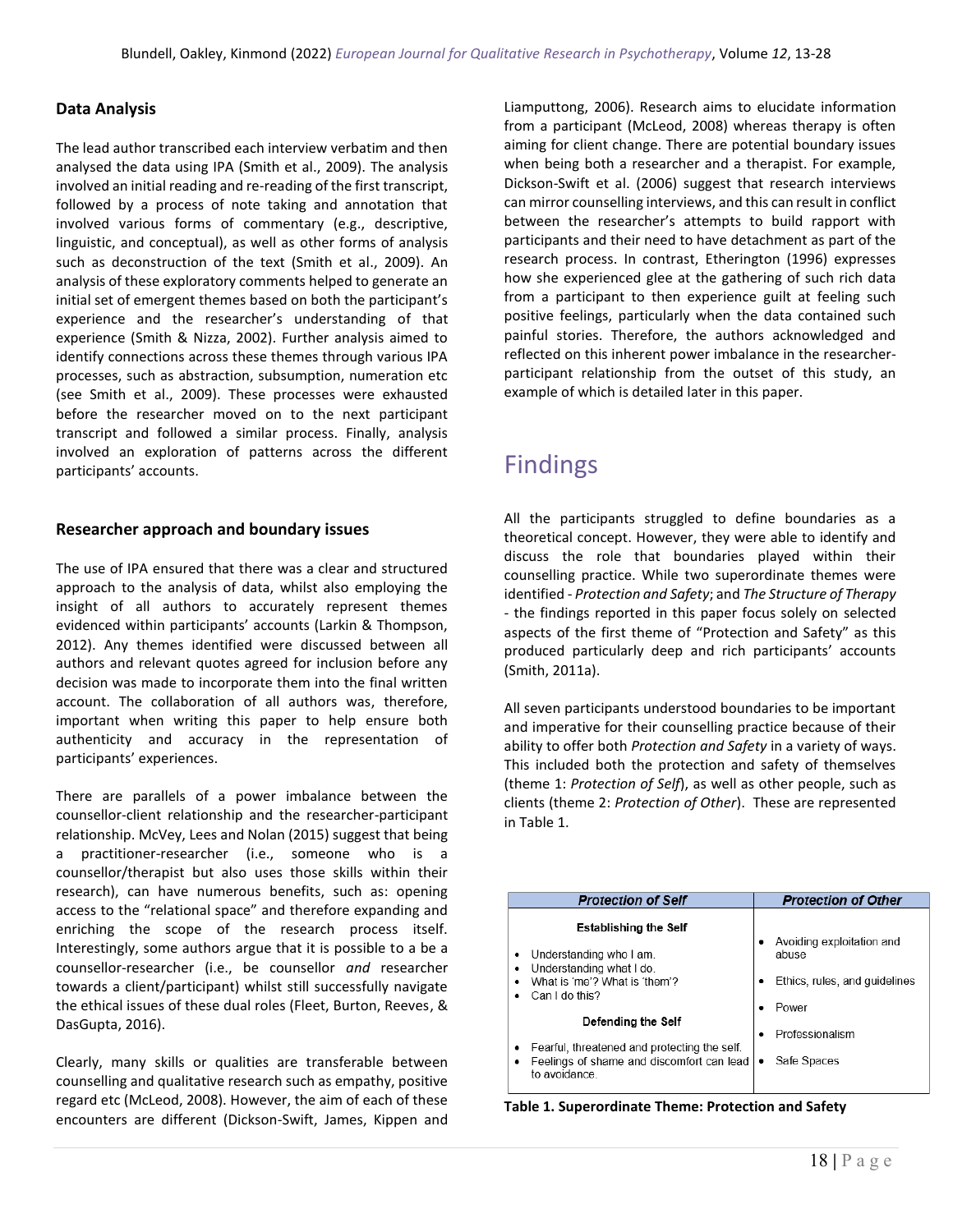It was surprising to all of us in the research team, that the theme of "Protection of Self", was significantly more dominant in the participant interviews compared to the theme of "Protection of Other". Accordingly, to ensure an authentic, nuanced, and representative report of the participants' experiences, space was required to sufficiently elaborate on each of the themes (Smith, 2011a). This paper focuses just on "Protection of Self"; subsequent papers will explore the other themes around the "Protection of Other" and the "Structure of Therapy".

Participants understood boundaries as a way of being able to keep themselves safe in a variety of ways. It was present in all the participant interviews, and it was often the first thought that participants shared when asked about boundaries. "I suppose I think automatically about the relationship boundary really, just, erm, on several themes. One – protection, protection of yourself" (Amy, L17-18). Even when participants mentioned boundaries protecting both themselves and others, they often listed themselves first which may indicate a precedence. For example, Belinda states "My personal safety and the client's personal safety" (L9-10). Participants described a multitude of ways that they understood and experienced boundaries as a form of protection for themselves. These could be categorised into two main subthemes – *Establishing the Self* and *Defending the Self*.

# **Subtheme 1: Establishing the Self**

#### *Understanding who I am*

Participants used boundaries proactively to establish their own identity, both professionally and personally. This meant establishing, who they were - both physically and emotionally - as well as their values (i.e., what they brought to their counselling practice). This use of boundaries helped the participants to protect themselves from the demands of their work. Amy says, "Well I think I have just learnt what self is, I think I have learnt who I am, and what isn't my stuff" (L457- 458). She continues, "Without them it would be a mess, it would be very messy [slight laughing], I would be a nervous wreck and completely depressed, and [laugh]" (L831-833).

#### *Understanding what I do*

Participants identified the importance of boundaries for outlining and establishing their role with clients. For example, Fran states "From where I am sitting, I don't see that as my role in terms of counselling" (L483-484). Similarly, Gail says, "So one thing that we talk about at the very beginning of the contract is that my role within the counselling" (L53-55). This enabled participants to have a clear professional identity with clear boundaries.

By establishing their role, participants also protected themselves from the uncertainty of an unbounded experience as Claire explains: "It is for the client and then there isn't an expectation beyond that for them to impact on your time or anything like that" (L22-24). Whereas Belinda focuses on what feels right or wrong: "That's wrong, and that I`m taking on something that I shouldn't be taking, so again it is keeping yourself safe" (L525-526).

Interestingly, Evelyn found that learning about boundaries through her counselling training had influenced boundaries in her other roles:

I think possibly it's the other way round, actually that some of the things that I have learnt in counselling about boundaries that I might possibly take into spiritual direction. For instance, … there was a big thing about confidentiality, because there are a lot of spiritual directors don't necessarily explain that it's confidential but actually there may be times when it has to be broken, and particularly some of the people on my course who were from a catholic background. They saw it more as a confessionals place and would never have broken confidentiality no matter what. So, I think that possibly I bring in, in my counselling training into that. (L268-73)

#### *What is 'me'? What is 'them'?*

In addition to using boundaries to clarify their role, participants also used boundaries to separate themselves from their client. Evelyn thought this was important for her to "know that's not me" (L470-471). This meant using boundaries in a variety of creative and innovative ways, this helped ensure a clear distinction between the counsellor's 'stuff' and the client's. For example, Amy describes creating an imaginary and metaphorical container for placing client material between sessions:

The joy and pain box which is an imaginary... box … if you like in my head or whatever, that I can just close down issues, and erm keep away until I see the client again, so it is like an imaginary/visionary way of dealing with an issue (L470-3).

Whereas Evelyn identifies how her anxieties are heightened when she experiences breached boundaries between herself and the client. For her this breach is due to the physical and emotional presentation of the client.

And so, the boundaries somehow are breached, and it's really hard then and I can remember one time I was really struggling to keep awake and this client had numbed herself down so completely that I was feeling it as well you know. It's contagious. (L455-457).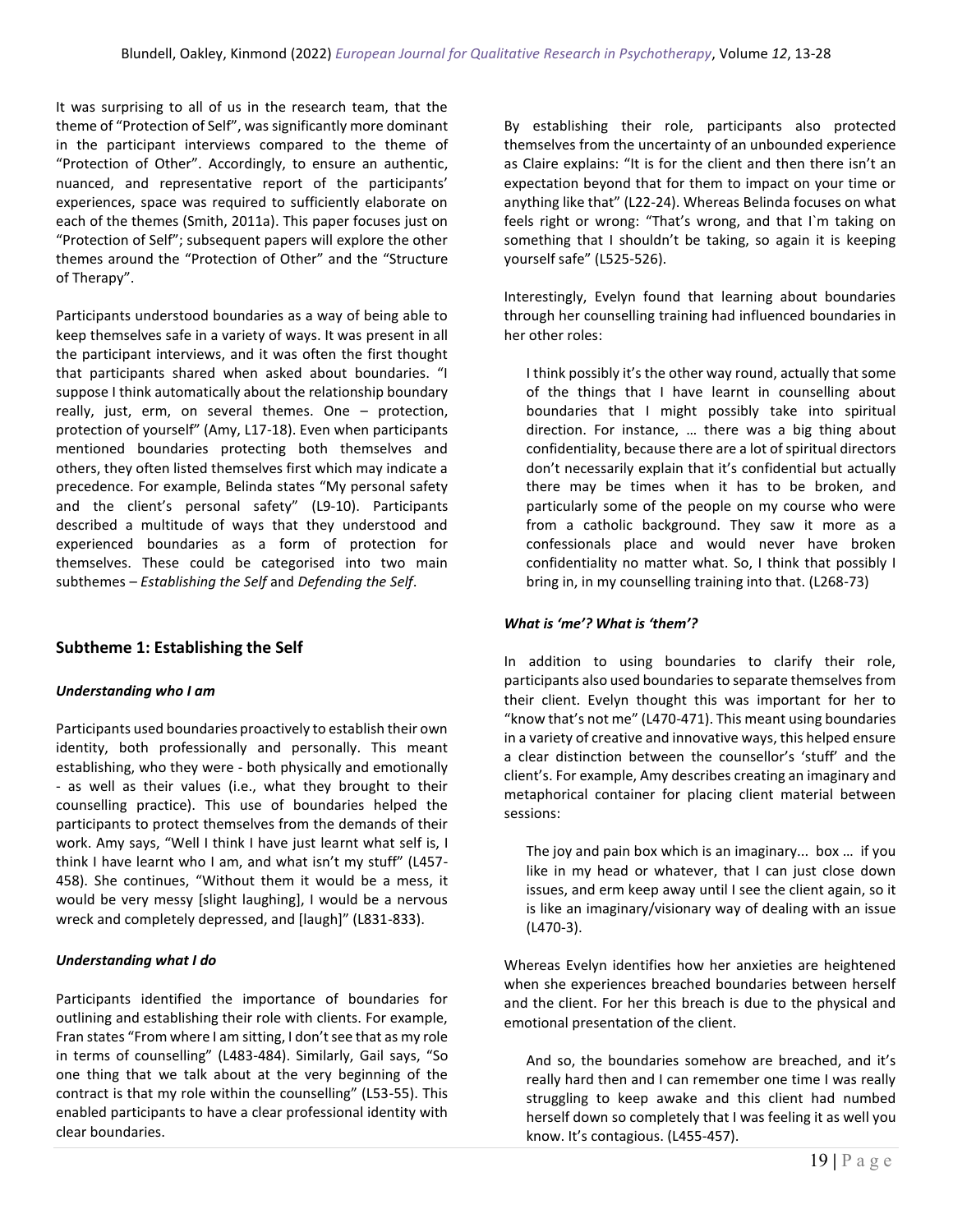She felt the need to use a variety of grounding techniques to help her establish more resilient boundaries that were protective of her own emotional wellbeing but that did not impact on her empathy for the client.

I'm like ok how am I feeling today what is it that's in me so when I go into the counselling room if there's things that have been passed backwards and forwards, I know what's me and I know what's them (L478-80).

Similarly, Gail also describes how she uses boundaries to separate herself from her clients, saying, "I`m aware I kind of have to ring fence something" (L277-278). Gail describes her feelings of vulnerability towards particularly 'needy' clients or hopeless situations when she does not have those boundaries present.

### *Can I do this?*

Participants also described feelings of competence and/or incompetence as well as feelings of confidence and/or uncomfortableness that impacted on how they established themselves in relationship with their clients. How comfortable participants felt about either their own or their client's behaviour within the therapy sessions was a key component in making decisions regarding boundary issues.

Participants noted the role of experience being related to boundary decisions. They reported feeling greater levels of competence if they had previously worked with them on other occasions. For instance, David describes managing client attraction in sessions:

That kind of boundary is similar to the one where I can see a non-professional attraction growing in a female client and I bring it to an end. But that is kind of … it is not a big fracture if you do it properly. (L313-15)

Similarly, Amy describes dealing with the threat of physical aggression from a client:

Potentially they could have hit me, you know, erm, and I've removed myself physically first, and kept very calm and used a lot of my skills to just tone the conversation down, and resolved it, each time we've not actually ended the session we've resolved it. (L473-5)

For Evelyn, her confidence came from the support she had around her: "I didn't doubt myself because I'd already checked it out with my supervisor and I'd already, and the client and I felt comfortable with it" (L350-351). However, Claire describes apprehension about a client asking about her personal life as it had never happened before, she says, "he started asking what I was doing for Christmas. And I did feel slightly uncomfortable about it. That is a boundary for me." (L86-8)

Evelyn describes a process of moving from a theoretical understanding of boundaries through to the practical application: "Yeah, I guess it has, it's definitely developed because it can move from sort of theory, into how does it actually pan out with different people. So, it definitely does change" (L271-3). Conversely, some participants suggested a lack of confidence in their interviews surrounding some boundary issues. Again, this was often related to how participants perceived their competence with that specific issue.

# **Subtheme 2: Defending the Self**

### *Fearful, threatened and protecting the self*

Participants described the importance of boundaries for keeping themselves safe, this was from various types of threat. Amy states, "On a personal level it is sometimes about selfpreservation in certain situations." (L269-270). Whereas Gail says, "I think they are important for me because it's about keeping me safe" (L101-2). The types of threat that the participants discussed were often underpinned by feelings of fear and shame, some of these will be discussed below.

Participants were often fearful of boundary related issues as Belinda explains: "It's your job, you go into this, and you know your biggest fear comes straight through the door" (L625-6). Participants' use of boundaries was sometimes about attempts to avoid or escape from their fears, in a bid to keep themselves safe. For Amy, this is a question of being in either "fight or flight" (L421-2).

At times, participants' fears were related to the perceived consequences of their professional decisions. For example, Gail was very wary of setting up in private practice she states, "there is any number of things that could potentially happen" (L623). Gail went on to explain that because of her fear of being unable to uphold her usual boundaries with clients she had avoided private practice altogether:

Yeah, yeah, yeah. I know something about myself, if somebody was in need, I would never say "no". And I know that, and I know that if that was here, or I was working from home, I know that I couldn't do that, I couldn't. (L627-303)

Boundary issues that created some of the biggest fears in participants were related to physical attraction and discussing the erotic with clients. David indicates an underlying fear around client/counsellor attraction when he says:

Yes, it is very intimate. But clients will often read the message wrong and start to build up an emotional response to you as the counsellor which starts to drift into inappropriateness. That is often displayed in dress,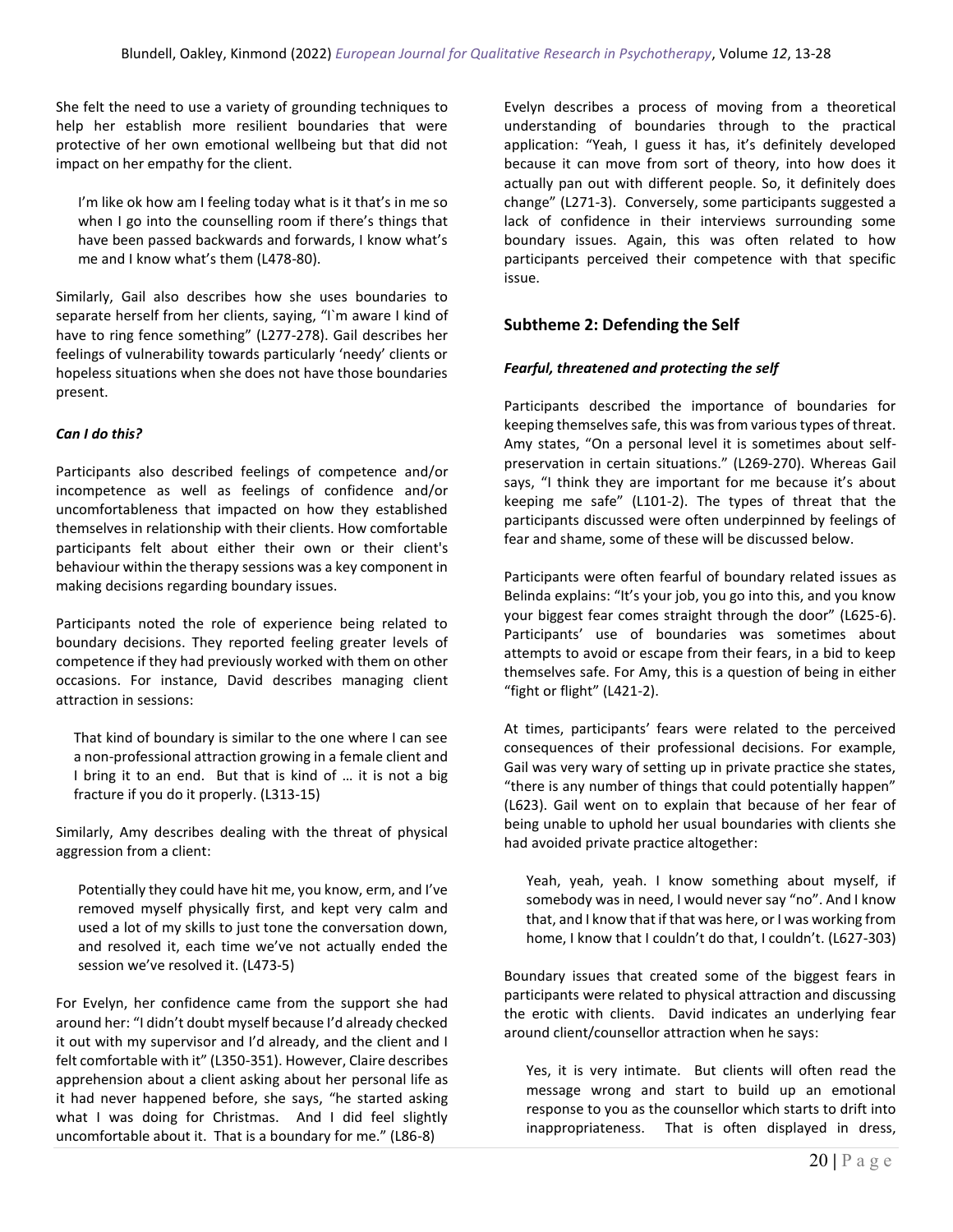grooming and demeanour. It is the client that who is building an emotional response that is moving towards inappropriateness. (L208-10)

Claire appeared to be fearful of her male clients making enquiries about her personal life. "But to me that would be a bit of a ... not a red light ... but a ..." (L93-4). Here, she hovers over the phrase "red light" trying to find a more suitable phrase, and her use of them term suggests a potential fear. Similarly, Belinda shows some fearfulness when she reflects on a moment of physical touch between her and a male client:

It felt okay although I took it to supervision but still there is that thing in your head – have you crossed that boundary? Although it wasn't me who initiated it, so again very difficult, and you know female/male – that was a female/male situation, would it feel uncomfortable I always think if it was a female? Because no female has ever done that. (L30-35)

Amy described the threat of physical violence from her clients as a significant fear which underpinned her whole approach to boundaries. Interestingly, Amy had never experienced physical violence from her clients but had experienced intense emotional outbursts and physical aggression which led to feelings of fear. She states, "I have felt completely intimidated with a finger in my face" (L633-4*)* and "I did fear for myself at that point" (L643). These experiences led to unconscious fears towards her clients: "But what I didn't realise is, and even now talking to you, would be how much a part of that would be on my mind" (L416-7).

The boundary issues that evoked the most fear, for some participants, were about a client's potential to complain or take legal action. This often led to participants feeling like they needed to protect or defend themselves from this threat. Belinda highlighted her reasons for being so fearful when she says, "Because no matter what someone is going to accuse you of, in that room between you, nobody can say, and they will always go with the client" (L569).

Most participants expressed a fear of being judged unfavourably by others in relation to their counselling practice, this included judgement from clients, as well as other professionals and colleagues. This led to a lack of openness from some participants when talking about their practice with their supervisor. For example, Gail describes breaking boundaries with a client but was fearful of telling anyone: "I don't know what college would say about that and I never asked anybody and had to say I am telling you this now that I never sought permission to do it" (L155-7). Conversely, whilst David was aware of the potential for scrutiny of his client work by a tribunal or a coroner, he was confident in his decisionmaking process with regard to boundaries:

So even if you overstep a boundary and some sort of inquiry or tribunal or discipline thing finds that you were wrong, provided that it wasn't done with ill will, it was the best decision you could make at the time. (L126-8)

#### *Feelings of shame and discomfort can lead to avoidance*

Feelings of shame were often identified as motivating forces for participants' responses to boundary issues. David highlights why being judged by others was one of his biggest fears when he says, "'cause there is going to be a tinge of shame on it" (L122).

Two participants identified their own challenges with charging clients for sessions. Despite each participant describing quite different circumstances, both experiences were driven by feelings of shame. For Fran, she described how her original motivations for becoming a counsellor made her feel uncomfortable with accepting payment directly from clients. Fran had become a counsellor because of her work through her local Church and felt that taking payment from clients was shameful in some way, she says "It was something about offering the love of God, to people and the way that I could offer the love of God to people was actually listening to them" (L271-273). Fran felt more comfortable when there was no physical exchange of money, saying, "You know, that kind of difference, I was kind of, more comfortable thinking that the people weren't paying, of course they were" (L203-4). Claire works in private practice, and charges for her sessions with clients. She usually requires clients to give 24 hours' notice if they cannot attend the session, or else she charges them for the session. However, despite this contract, she finds the idea of asking for payment from a client, when they have not attended a session, extremely uncomfortable and actively avoids experiencing feelings of shame when in front of her client:

It is hard the issue of money. I feel a bit uneasy in asking them to pay for a session they didn't have. But I do encourage ... I do say "I would really appreciate 24 hours' notice" and most people do really. I think there are a couple of people who haven't. And one occasion my client just gave me the money, but I didn't ask her for it. I don't think I would have been able to actually ask her for the money for the missed session. So that is like a boundary issue. It could be. I find that a bit of a challenge for me. (L257-8)

In contrast, David did not experience shame when he was required to request payments from clients:

Wasn't there a debate last year in a magazine about the whole moral wraparound of being paid and taking money off of people as a counsellor? Well for me it is no different … like I do now, whatever I do in supervision, and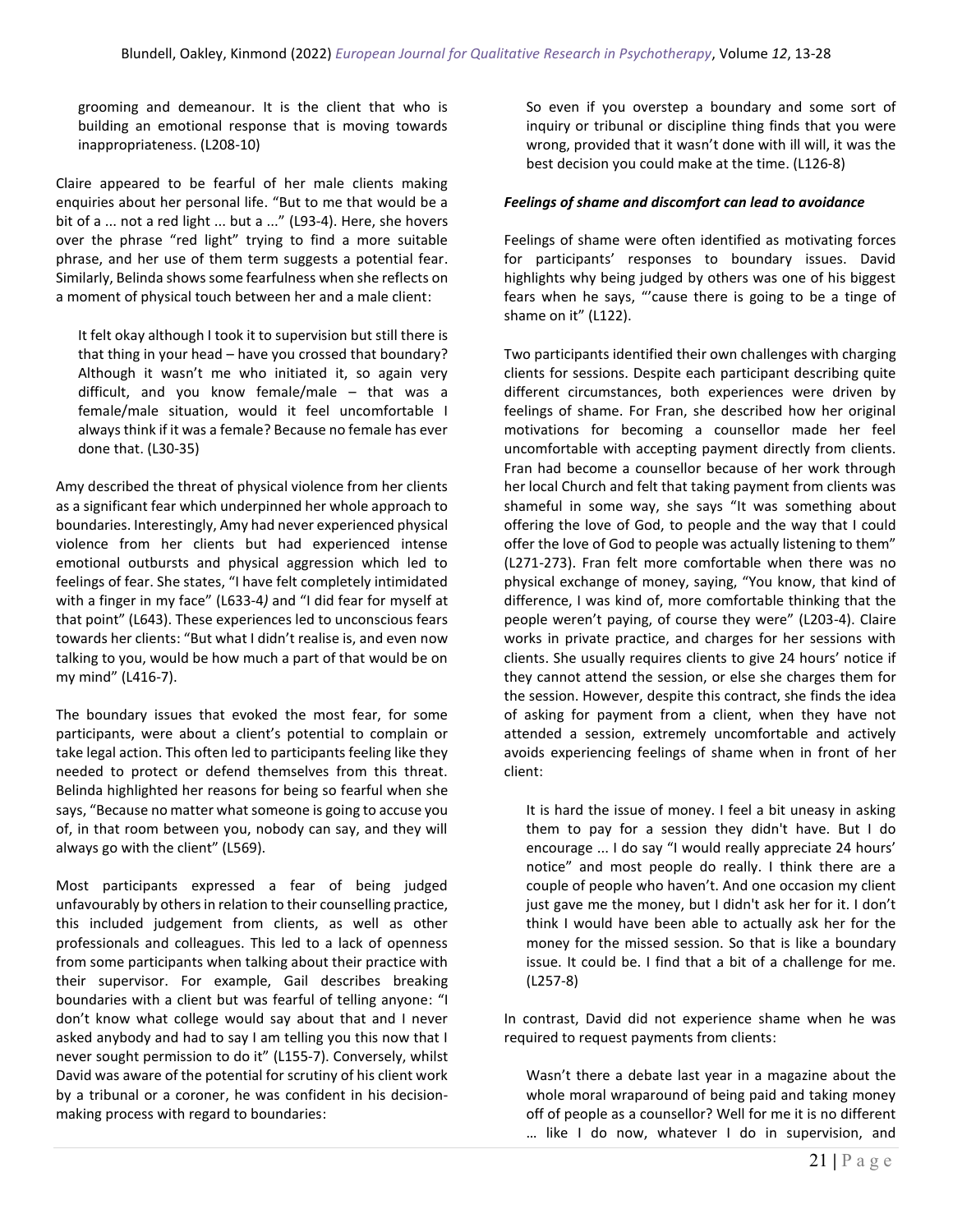counselling, I have closed my business down, I am not looking for payment anymore, I chose to do it pro bono. But when I had the business working from here, I chose to do it for reward. I never charged what other people charged because I chose not to, but I never felt a tinge or remorse, guilt, or reluctance about taking a fee because it was a service delivered (L348-56).

# **Discussion**

Participants understood and experienced boundaries in their practice as a concept which offered protection and safety, for both the counsellor and the client. The importance of boundaries for client safety and protection is raised in most of the literature and was acknowledged by all participants. Despenser (2005; 2007) argues that therapists' safety is just as important to consider as clients' safety. However, given the central ethical principle within all counselling and psychotherapy professions is to do no harm to clients, the dominance of the theme of self-protection for the counsellor (theme 1) was unexpected.

Participants described tensions within their practice when managing boundaries – the difficulty of achieving boundaries that were client focused whilst also keeping themselves safe. These tensions were often influenced by a variety of factors. These included the counsellor's confidence and competence in managing boundaries, including their associated conscious and unconscious feelings around specific boundary issues. In addition, all participants identified that their experiences before training, were more influential in developing their understanding of boundaries, than their training or experience as a counsellor. These findings contradict the idea that boundaries are an aspect of the therapist's personality (Hartmann, 1997). However, they do indicate that it is important for therapists to explore their own values, history, and relationship with boundaries because of the potential impact on their practice.

Participants in our study described using boundaries to protect themselves from a variety of threats. Amy highlighted how in certain circumstances "self-preservation" is what the counsellor needs to focus on, rather than the needs of the client. When participants became fearful or uncomfortable with a potential threat, they would use boundaries to defend themselves. Amy described this is a fall-back position (i.e., when the self is threatened) she will work towards selfpreservation before anything else.

Hartmann's (2011) amoeba metaphor can be used to understand Amy's position. This theory proposes that an individual's boundaries can change significantly when they are challenged, damaged or feel threatened. This threat (or perceived threat) can lead to a "thickening" of boundaries; similar to an amoeba which spreads out its body in peaceful conditions and retracts/hardens when attacked or threatened. Amy appears to be expressing this ultimate position, that when under threat, she resorts to self-preservation and will thicken up her boundaries to defend herself.

Participants gave multiple examples that evidences how boundaries were used as a response to fear or shame. These include participants' fears around specific boundary issues, complaints or legal action from clients, fear of violence from clients and judgement from others. Participants also expressed a fear of losing control of either themselves or the therapeutic process. These threats shared by participants broadly echoed those identified by counsellors in Smith's study (2003) which explored experiences of fear in therapy. Smith identified three thematic areas: fear of losing control/being overwhelmed; fear of being separated from a group through disapproval or rejection; and fears of physical and/or sexual assault.

Kearns (2006) suggests that there is an increased sensitivity towards shame for therapists because the supervisory relationship is held in a more litigious and market-based context, therefore this results in increased "performance anxiety" for therapists (i.e., the need to "get it right"). Furthermore, Kearns (2011) argues that as well as a fear of the procedure for complaints, therapists' reactions to complaints are based on a more "primitive reaction" (p. 6). This, argues Kearns, is about feeling "caught out" even when the therapist has done nothing wrong and a presumption that the outside world will never understand what *really* happened in the therapy room. This sentiment is evidenced in Belinda's account when she says, "they will always go with the client" (L875). Lazarus (1994) argues that therapists who are deeply fearful of lawsuits may therefore be restricted in the type of clients that they can offer a service to.

Some participants described what, arguably, could be called defensive reactions to their fears around boundary issues given the result was a thickening of their own boundaries and a distancing from their clients. Amy states, "I was thinking 'my God how are you coping?' so really my barrier went down... but quickly as she said  $-$  'well don't', that my barrier just shot right up, and I thought 'whoa what am I saying'?" (L913-916). Interestingly, Kierski (2014) found male psychotherapists (female therapists were not part of this study) could "back away" from clients when they felt threatened by feelings of anxiety. Other studies have also identified self-protection as a motivating force for therapists, when responding to challenging or uncomfortable boundary issues (e.g., King, 2011; Martin, et al., 2011; Moore & Jenkins, 2012; Spong, 2012). Similar to Smith's (2003) participants, counsellors in this study described both experiences of fear from actual events plus those participants believed *could* happen. Smith says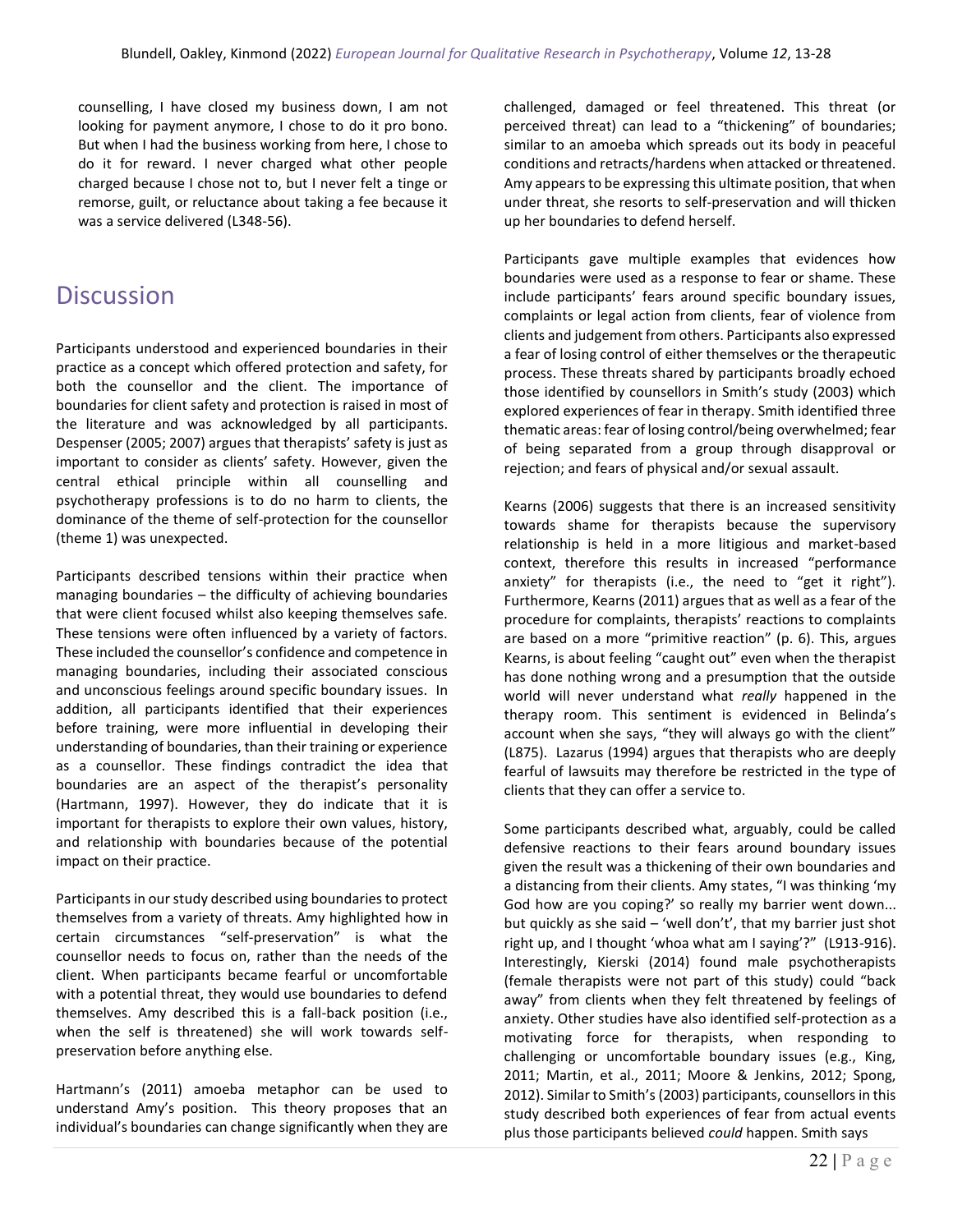"[w]hile the fear of being accused and found wanting may reflect fear of managers, supervisors and seniors within organisations, it also suggests an underlying ontological fear which may pervade the very nature of existence" (Smith, 2003, p. 234). The fears shared by the participants in this study could represent an underlying fear of being "exposed," worried about being judged as incompetent in their practice, and potentially feeling anxious about being shamed before their peers or supervisors.

# Implications for Practice

Hermansson (1997) highlights the need for therapists to develop their own "professional judgement and competence" (p. 143) as key components of managing boundaries responsibly. However, despite acknowledgement that they are central to their practice, participants often described a lack of understanding and awareness around boundaries. This was, until they were asked to discuss this topic and contextualise the term within their own practice. Furthermore, participants described feelings of fear and shame around managing boundary issues and discussing them with supervisors. This supported research which suggested that therapists' fears of supervisor judgement can lead to non-disclosure in supervision (Sweeney & Creaner, 2014). This non-disclosure sometimes led participants to defensive rather than client focused practice. Arguably, such a situation denotes the need for therapists to seek a supportive and non-judgemental supervisor in order that they as therapists, might be honest and open about their practice – including times when it has not gone smoothly or well. This paper also recommends that therapists (including their supervisors and teachers) should be actively exploring the concept of boundaries. This would help therapists to create a deeper awareness around their understanding and management of boundaries, helping to make the implicit, explicit. At the same time, it also helps to ease a potentially shame-evoking topic when more openly discussed.

The usefulness of boundaries as a concept in counselling and psychotherapy is often challenged because it is associated with themes of rigidity, excessive risk management and inadvertently creating a distancing between therapists and their clients (Austin et al., 2006; Lazarus, 1994; Speight, 2011). These themes do not always easily fit in with a profession that places empathy, authenticity, and openness at its core. As Evelyn puts it, "I am thinking of… a fence that's how I'm thinking of it …but that doesn't necessarily, that's not quite so easy to fit in with counselling" (L 34-5).

While terms have been proposed as potential alternatives to "boundaries" (Austin et al., 2006), they have failed to become popular within the field of counselling and psychotherapy or elsewhere. One of the reasons for their lack of popularity may be because the concept of boundaries feels instinctively understood compared to other metaphors. This argument is supported by the participants of this study who described an intuitive relationship with boundaries. However, participants' intuitive associations with boundaries did not always match up to a consistent understanding of them.

In many ways, the fundamental elements of boundaries, as a concept, has changed little since its development from the Anglo-Latin word *bunda*, meaning "limit" (Harper, 2021). Carey (2016) argues that boundaries in counselling should never be used to limit or restrict in any way. However, participants in this study indicated that this is often how they use this concept – to restrict, limit and defend. Nevertheless, this was not the only way participants used boundaries – establishing the therapeutic framework, building trust, and structuring sessions were also extremely important. Certainly, many of the issues raised in this study, create questions about the appropriateness of using boundaries defensively, without questioning and reflecting on such an approach. As Finlay states, "[s]ticking rigidly to rules or engaging in fear-based defensive practice can create problems" (2019, p. 94). However, if the concept of boundaries is to remain central to counselling practice, then it should be acknowledged that therapists can use them to restrict and limit during the therapeutic process. Furthermore, this can be imperative for the safety and security of the therapist.

Over twenty years ago, Webb (1997) urged the counselling profession to encourage normalcy around boundaries and boundary issues, stating "[t]he secrecy and shame regularly associated with all types of boundary problem drive difficulties underground, making them inaccessible for re-consideration and change through counsellors' own processing, through supervision or through consultation" (p.186). However, there is little evidence to suggest that the current discourse around boundaries has changed much since this request was made at the end of the last century. The discourse, quite often, remains focused on boundary violations and the management of risk (Black, 2017). Whilst some authors have attempted to expand the discussion beyond the dominant boundary discourse (Speight, 2011), these kinds of reflections unfortunately remain a rarity. This paper attempts to counteract the potential secrecy and shame associated with discussions about boundaries and boundary issues, through the representation of participants' experiences in this study.

These suggestions also aim to support therapists in understanding their own relationship with, and experience of, boundaries. In turn, this will hopefully support therapists towards ensuring their management of boundaries is client focused, whilst also maintaining their own safety.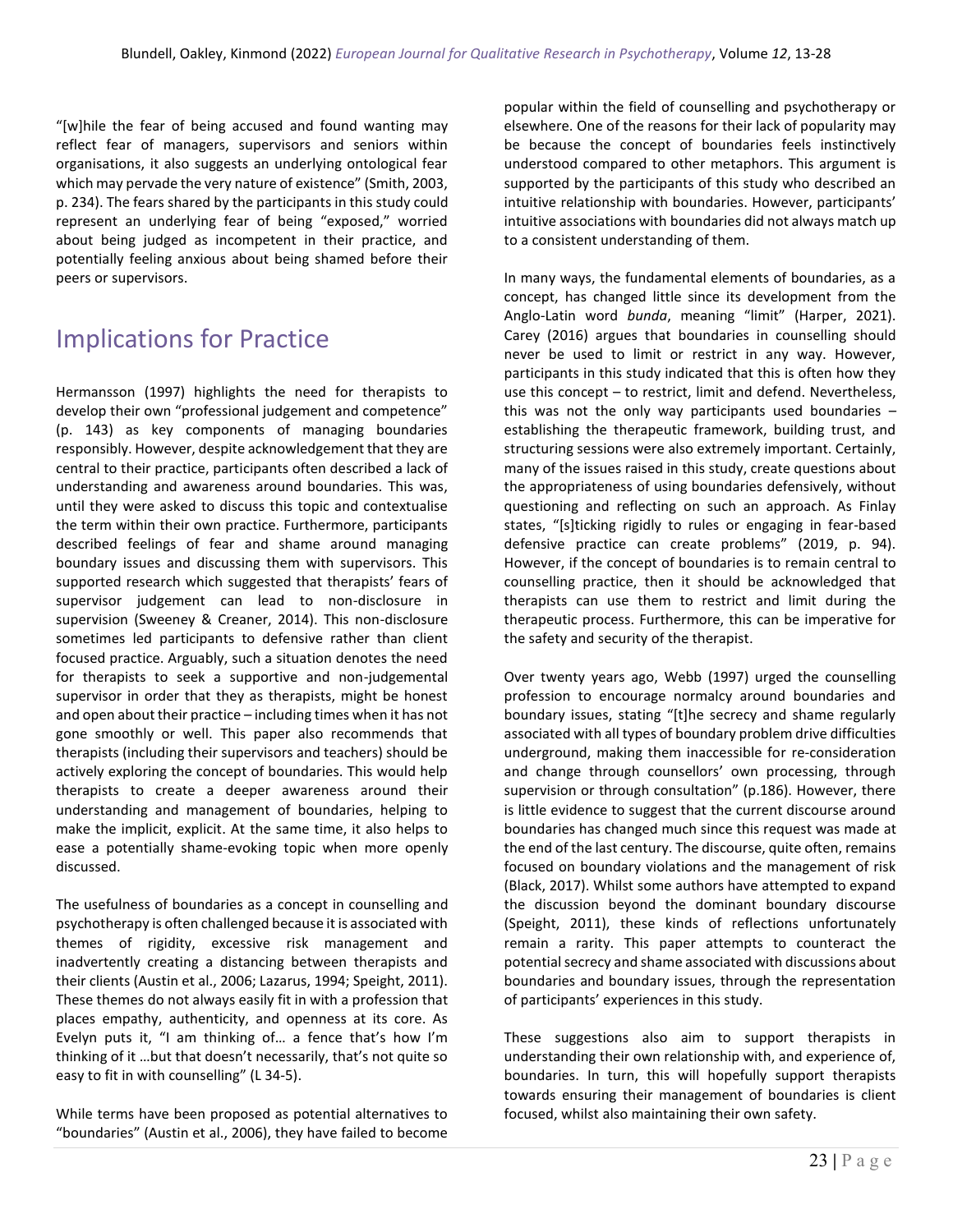# Critical Evaluation

Smith (2019) argues that for IPA to be an appropriate method for investigating a particular topic or theme that is ongoing (i.e., not a distinct incident or point in time), which boundaries are, then the "presence of hot cognition" (p. 167) is required. Smith (2019) explains this as a large amount of cerebral or emotional activity. The participants in this study did evidence this hot cognition by associating boundaries with specific aspects of their practice which involved a variety of emotional responses, including feelings of fear and shame. This rich and vivid data helped take the "analysis to an existential level" (Nizza, Farr, & Smith, 2021, p. 384) thus, enabling connections to be made with aspects of the participants' professional and personal identities including their embodied interconnectedness with both their clients and the therapeutic process itself (Nizza, Farr, & Smith, 2021).

Participants found it difficult to make tangible links between their experiences and their understanding of boundaries as a concept. Therefore, IPA was useful, in this respect, to help understand the deeper relationships between the themes and the meaning placed on them by the participants (Larkin & Thompson, 2012), because the interpretative process of the researcher is valued and encouraged as part of the research process (Smith, 2011b). Parker (2005) advises that IPA researchers may unintentionally find meaning in participants' accounts that do not exist for the participants. Certainly, many of the examples of shame found in the data are not necessarily obvious and have required a more detailed analysis and interpretation from the researchers, to evidence their relevance. The interpretation of participants' responses by the first author, was supported by a process of triangulation through peer validation with the second and third authors (Larkin & Thompson, 2012), to ensure the quality and credence of the interpretations being made. However, whilst these processes were important for adding rigour to this study, they cannot guarantee that participants would agree with, recognise, or even acknowledge any of the interpretations made (Parker, 2005). To access a deeper and more authentic connection to the participants' meaning this study could have added a further stage of analysis which took the researcher interpretations back to participants, to check whether they resonated with those findings (Finlay, 2006; Finlay & Evans, 2009); unfortunately, this was not a part of the initial research design and was only considered after completion of the initial interviews. Further research could consider how some of the themes found impact on the wider population of counsellors and psychotherapists, and potentially other helping professions. Moreover, this study could be recreated to explore counsellors' and psychotherapists' understanding and experience of boundaries in different contexts (e.g., therapists working in private practice), or in relation to specific modalities.

It is important to acknowledge recent developments within the methodological literature for IPA, including amendments to the terminology used, through to the modification of processes for analysing data, amongst other changes (see Smith, Flowers, & Larkin, 2022; Smith & Nizza, 2022). However, this study was undertaken before the publication of these amendments and has therefore used the original lexicon, and methods, associated with IPA (Smith, Flowers & Larkin, 2009). There is likely to be a transition period, during which IPA studies are published using both the old and new terminology, and this is acknowledged within the literature (Smith, Flowers, & Larkin, 2022).

The insider and outsider perspectives of the research team offered multiple perspectives and critical lenses through which to view the participants' accounts (Oakley, Fenge, & Taylor, 2020). Further, this led to the refinement of themes, as disputes between authors, about different interpretations of the data, were resolved at different stages of the analytical process, this helped to develop an evocative and vivid narrative (which is important for high quality IPA research – Nizza, Farr, & Smith, 2021). For example, the second author challenged some of the initial examples of shame found through the initial IPA. A revisiting of the data by all authors, led to some of these examples either remaining, or being removed, from the examples of shame. Moreover, these critically reflective discussions were important for developing a deeper understanding of the participants' accounts and justifying the use of specific quotes (Nizza, Farr, & Smith, 2021).

As discussed earlier, this study acknowledged the power imbalance between researchers and the participants (Dickson-Swift, James, Kippen, & Liamputtong, 2006; Etherington, 1996); efforts were made to ensure this research was undertaken reflexively (Etherington, 2016). However, a conflict between the researchers' commitment to tell the participants' experiences, and the role of the researchers in interpreting those experiences to inform recommendations for counselling practice, became a boundary issue. For example, Gail reported difficulties with clients who were "needy" or in "hopeless" situations and this led to aspects of her practice which became purposefully hidden from both her supervisor and her employer. Therefore, it was difficult to present these experiences neutrally (i.e., without judgement) when they raise important ethical questions about how these decisions impacted on the client and other aspects of her counselling practice. Therefore, whilst the participants' experiences were central to answering the research question, they also needed to be considered in terms of whether they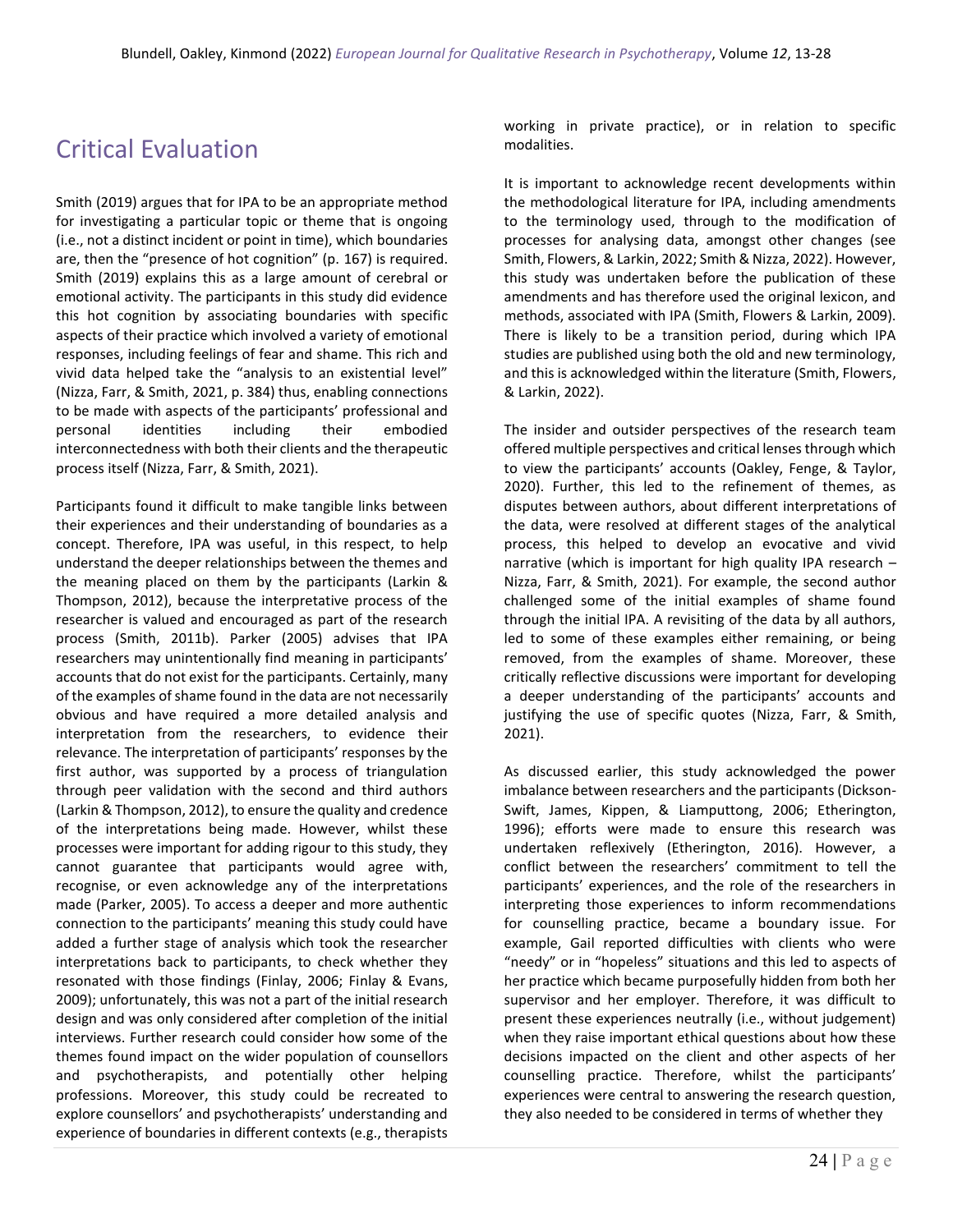were client focused. Admittedly, however, many of these questions can only ever be speculative because the actual impact of these decisions on clients remains unknown. Clients' perspectives are absent in this study; further research could explore how clients understand and experience boundaries and their impact on the therapeutic process.

# Concluding Summary

This is the first study, we believe, to explore counsellors' understanding and experience of boundaries as both a theoretical concept and a specific aspect of practice. Our findings confirm the importance of boundaries for counselling and psychotherapy practice, particularly for the protection and safety of clients *and* therapists. However, these findings also raise an important question for therapists when implementing boundaries with clients, a question that forms the title of this paper - *who* are we protecting? This question becomes even more pertinent when participants were faced with specific boundary issues.

Our study found participants were often predominantly focused on their own fears and anxieties. Participants described protecting themselves from potential or perceived threats within the therapy room, such as: discussing the erotic in therapy; fear of violence from clients; and fear of complaint or legal action. Participants indicated feelings of shame and discomfort which could lead to the avoidance of boundary issues, or defensive rather than client focused responses.

Interestingly, participants were also innovative and creative in their use of boundaries in attempts to protect themselves, including establishing a clear sense of self; identifying the limits of their professional role; differentiating between themselves and the client; and an assessment of their competence when working with boundary issues.

Participants indicated that their awareness around boundaries increased through the research process, which indicates that a focused discussion on boundaries could help therapists to have a greater appreciation of boundaries in their practice. This study has highlighted a complicated, and sometimes concealed, dynamic between the theoretical and the practical aspects of boundaries for therapists. Therefore, we recommend that therapists participate in a process of reflection on the topic of boundaries, both personally and professionally, to better understand the impact of boundaries on their clients and their practice.

# References

- Apostolidou, Z., & Schweitzer, R. (2017). Practitioners' perspectives on the use of clinical supervision in their therapeutic engagement with asylum seekers and refugee clients. *British Journal of Guidance & Counselling*, *45*(1), 72- 82. https://doi.org/10.1080/03069885.2015.1125852
- Amis, K. (2017). *Boundaries, power and ethical responsibility in counselling and psychotherapy.* SAGE Publications.
- Audet, C. T. (2011). Client perspectives of therapist selfdisclosure: Violating boundaries or removing barriers? *Counselling Psychology Quarterly*, *24*(2), 85-100. https://doi.org/10.1080/09515070.2011.589602
- Austin, W., Bergum, V., Nuttgens, S., & Peternelj-Taylor, C. (2006). A re-visioning of boundaries in professional helping relationships: Exploring other metaphors. *Ethics & Behavior*, *16*(2), 77–94.
	- https://doi.org/10.1207/s15327019eb1602\_1
- BACP. (2018). *BACP ethical framework for the counselling professions.* BACP.
- BACP. (2019). *Ethical guidelines for research in the counselling professions.* BACP.
- Barnett, J. E. (2015). A practical ethics approach to boundaries and multiple relationships in psychotherapy. *Psychotherapy Section Review 56*, 27-37.
- Berg, H., Antonsen, P., & Binder, P. (2017). Sincerely speaking: Why do psychotherapists self-disclose in therapy? – A qualitative hermeneutic phenomenological study. *Nordic Psychology*, *69*(3), 143-159. https://doi.org/10.1080/19012276.2016.1198272
- Black, S. C. (2017). To Cross or not to cross: Ethical boundaries in psychological practice. *Journal of the Australian and New Zealand Student Services Association*, *25*(1), 1-18.
- Bond, T. (2015). *Standards and ethics for counselling in action*  (4th ed)*.* Sage Publications.
- Carey, T. A. (2016). Boundaries: A pluralistic perspective and illustrative case study of the patient-led approach to appointment scheduling. In M. Cooper, & W. Dryden (Eds.), *The handbook of pluralistic counselling and psychotherapy*  $(1<sup>st</sup>$  ed.) (pp. 288-99). SAGE Publications.

Cowles, M., & Griggs, M. (2019). Considering boundaries when doing therapeutic work with people who are seeking asylum: A reflective case study. *British Journal of Guidance & Counselling*, *47*(1), 50-64. https://doi.org/10.1080/03069885.2018.1507535

Despenser, S. (2005). The personal safety of the therapist. *Psychodynamic Practice: Individuals, Groups and Organisations*, *11*(4), 429–446.

https://doi.org/10.1080/14753630500376854

Despenser, S. (2007). Personal safety: Do counsellors care? *Therapy Today*, *18*(2).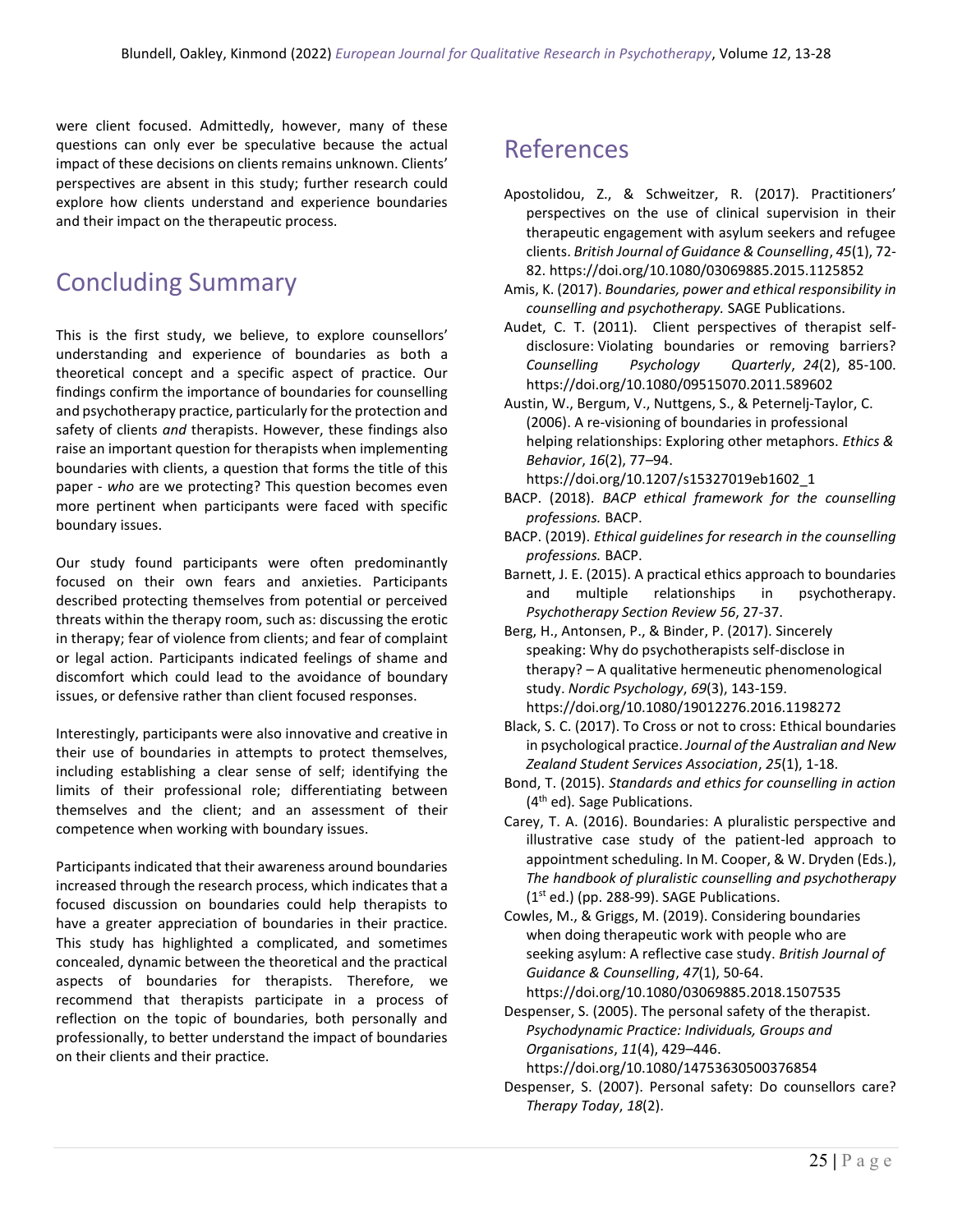- Dickson-Swift, V., James, E. L., Kippen, S., & Liamputtong, P. (2006). Blurring boundaries in qualitative health research on sensitive topics. *Qualitative Health Research*, *16*(6) 853- 871. https://doi.org/10.1177/1049732306287526.
- Etherington, K. (1996). The counsellor as researcher: Boundary issues and critical dilemmas. *British Journal of Guidance & Counselling*, *24*(3) 339-346. https://doi.org/10.1080/03069889608253018
- Etherington, K. (2016). Personal experience and critical reflexivity in counselling and psychotherapy research. *Counselling and Psychotherapy Research*, *17*(2), 85–94. doi: 10.1002/capr.12080
- Feltham, C. (2010). *Critical thinking in counselling and psychotherapy.* Sage.
- Finlay, L. (2006). 'Rigour', 'ethical integrity' or 'artistry': Reflexively reviewing criteria for evaluating qualitative research, *British Journal of Occupational Therapy*, *69*, 319- 326.
- Finlay, L. (2011). *Phenomenology for therapists: Researching the lived world*. Oxford: Wiley-Blackwell.
- Finlay, L. (2014). Engaging phenomenological analysis. *Qualitative Research in Psychology*, *11*(2), 121-141. https://doi.org/10.1080/14780887.2013.807899
- Finlay, L. (2019). *Practical ethics in counselling and psychotherapy: A relational approach.* London: Sage Publications.
- Finlay, L., & Evans, K. (Eds.) (2009). *Relational-centred research for psychotherapists: Exploring meanings and experience*. Wiley-Blackwell.
- Fleet, D., Burton, A., Reeves, A., & DasGupta, M. P. (2016). A case for taking the dual role of counsellor-researcher in qualitative research. *Qualitative Research in Psychology, 13*(4), 328-346, doi:10.1080/14780887.2016.1205694
- Gutheil, T., & Brodsky, A. (2008). *Preventing boundary violations in clinical practice.* Guilford Publications.
- Gutheil, T., & Gabbard, G. O. (1993). The concept of boundaries in clinical practice: Theoretical and riskmanagement dimensions. *American Journal of Psychiatry*, *150*(2), 188-196. https://doi.org/10.1176/ajp.150.2.188
- Hartmann, E., Elkin, R., & Garg, M. (1991). Personality and dreaming: The dreams of people with very thick or very thin boundaries. *Dreaming, 1*(4), 311–324. https://doi.org/10.1037/h0094342
- Hartmann, E. (1997). The concept of boundaries in counselling and psychotherapy. *British Journal of Guidance & Counselling, 25*(2), 147-162. https://doi.org/10.1080/03069889708253798
- Hartmann, E. (2011). *Boundaries: A new way to look at the world.* CIRCC EverPress.
- Harper, D. (2021). *Definitions of boundary.* Online Etymology Dictionary.

https://www.etymonline.com/search?q=boundary

Hermansson, G. (1997). Boundaries and boundary management in counselling: The never-ending story.

*British Journal of Guidance & Counselling*, *25*(2), 133-146. https://doi.org/10.1080/03069889708253797

- Jolley, H. K. (2019). I'm human too: Person-centred counsellors' lived experiences of therapist self-disclosure. *European Journal Qualitative Research in Psychotherapy*, *9*, 12-26. http://ejqrp.org/index.php/ejqrp/article/view/54
- Kearns, A. (2006). *Seven deadly sins: Issues in clinical practice and supervision for humanistic and integrative practitioners*. Karnac.
- Kearns, A. (2011). *The mirror crack'd: When good enough therapy goes wrong and other cautionary tales for humanistic practitioners.* Karnac.
- Kendall, M., Fronek, P., Ungerer, G., Malt, J., Eugarde, E., & Geraghty, T. (2011). Assessing professional boundaries in clinical settings: The Development of the boundaries in practice scale. *Ethics & Behavior*, *21*(6), 509-524. https://doi.org/10.1080/10508422.2011.622186
- Kierski, W. (2014). Anxiety experiences of male psychotherapists: A hermeneutic phenomenological study. Counselling and Psychotherapy Research, *14*(2), 111-118. https://doi.org/10.1080/14733145.2013.779731
- King, G. (2011). Psychodynamic therapists' dilemmas in providing personal therapy to therapists in training: An exploratory study. *Counselling and Psychotherapy Research*, *11*(3), 186-195.

https://doi.org/10.1080/14733145.2010.519046

- Larkin, M., & Thompson, A. (2012), Interpretative phenomenological analysis. In A. Thompson, & D. Harper (Eds.), *Qualitative research methods in mental health and psychotherapy: A guide for students and practitioners* (pp. 99-116)*.* John Wiley & Sons.
- Lazarus, A. A. (1994). How certain boundaries and ethics diminish therapeutic effectiveness. *Ethics and Behavior*, *4*(3), 255-261.

https://doi.org/10.1207/s15327019eb0403\_10

Levine, H. B. (2010). Sexual boundary violations: A psychoanalytical perspective. *British Journal of Psychotherapy*, *26*(1), 50-63.

https://doi.org/10.1111/j.1752-0118.2009.01155.x

- Martin, C., Godfrey, M., Meekums, B., & Madill, A. (2011). Managing boundaries under pressure: A qualitative study of therapists' experiences of sexual attraction in therapy. *Counselling and Psychotherapy Research*, *11*(4), 248-256. https://doi.org/10.1080/14733145.2010.519045
- Maxwell, J. A. (2012). *A realist approach for qualitative research*. Sage.
- McLeod, J. (2008). *Doing counselling research* (2nd ed.)*.* Sage Publications.
- McLeod, J. (2013). *An introduction to counselling* (5th ed.)*.*  Open University Press.
- McVey, L., Lees, J., & Nolan, G. (2015). Practitioner-based research and qualitative interviewing: Using therapeutic skills to enrich research in counselling and psychotherapy. *Counselling and Psychotherapy Research*, *15*(2), 147–154. https://doi.org/10.1002/capr.12014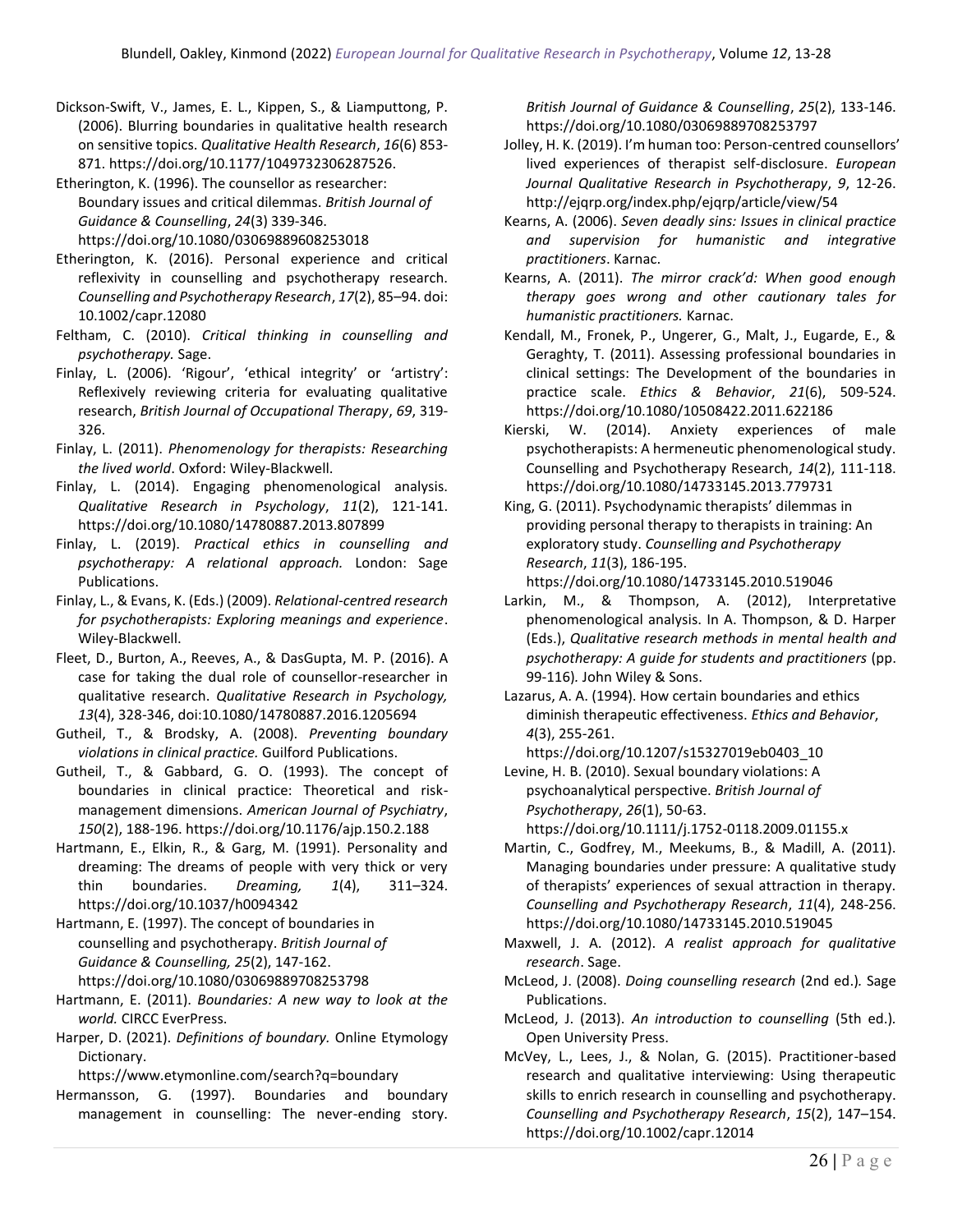- Moore, J., & Jenkins, P. (2012). 'Coming out' in therapy? Perceived risks and benefits of self-disclosure of sexual orientation by gay and lesbian therapists to straight clients. *Counselling and Psychotherapy Research*, *12*(4), 308-315. https://doi.org/10.1080/14733145.2012.660973
- Nizza, I. E., Farr, J., & Smith, J. A. (2021). Achieving excellence in interpretative phenomenological analysis (IPA): Four markers of high quality. *Qualitative Research in Psychology*, *18*(3),369-386.

https://doi.org/10.1080/14780887.2020.1854404

Oakley, L., Fenge, L. A., & Taylor, B. (2020). 'I call it the hero complex': Critical considerations of power and privilege and seeking to be an agent of change in qualitative researchers' experiences. *Qualitative Research in Psychology.*https://doi.org/10.1080/14780887.2020.1718 813

Parker, I. (2005). *Qualitative psychology: Introducing radical research.* Open University Press.

Pope K. S., & Keith-Spiegel, P. (2008). A practical approach to boundaries in psychotherapy: Making decisions, bypassing blunders, and mending fences. *Journal of Clinical Psychology: In Session*, *64*(5), 638-652. https://doi.org/10.1002/jclp.20477

Proctor, G. (2014). *Values and ethics in counselling and psychotherapy.* Sage Publications.

Reeves, A. (2011). Researching boundaries, complaints and the process of therapy. *Counselling & Psychotherapy Research*, *11*(4), 247-247.

https://doi.org/10.1080/14733145.2011.631307

Reeves, A. (2013). *An introduction to counselling and psychotherapy: From theory to practice.* Sage Publications.

Sarkar, S. P. (2004). Boundary violation and sexual exploitation in psychiatry and psychotherapy: A review. *Advances in Psychiatric Treatment*, *10*(4), 312–320. https://doi.org/10.1192/apt.10.4.312

Sawyer, S., & Prescott, D. (2011). Boundaries and dual relationships. *Sexual Abuse: A Journal of Research and Treatment*, *23*(3), 365-380.

https://doi.org/10.1177/1079063210381411

Smith, J. A. (1996). Beyond the divide between cognition and discourse: Using interpretative phenomenological analysis in health psychology. *Psychology & Health*, *11*(2), 261-271. https://doi.org/10.1080/08870449608400256

Smith, J. A. (2011a). Evaluating the contribution of interpretative phenomenological analysis. *Health Psychology Review*, *5*(1), 9-27.

https://doi.org/10.1080/17437199.2010.541743

Smith, J. A. (2011b). Evaluating the contribution of interpretative phenomenological analysis: A reply to the commentaries and further development of criteria. *Health Psychology Review, 5*(1), 55-61.

https://doi.org/10.1080/17437199.2010.541743

Smith, J. A. (2019). Participants and researchers searching for meaning: Conceptual developments for interpretative phenomenological analysis. *Qualitative Research in* 

*Psychology*, *16*(2), 166-181.

https://doi.org/10.1080/14780887.2018.1540648

- Smith, J. A., Flowers, P., & Larkin, M. (2009). *Interpretative phenomenological analysis: Theory, method and research.*  Sage Publications.
- Smith, J. A., Flowers, P., & Larkin, M. (2022). *Interpretative phenomenological analysis (2nd edition): Theory, method and research*. Sage Publications.
- Smith, J. A. & Nizza, I. E. (2022). *Essentials of interpretative phenomenological analysis.* American Psychological Association.

Smith, M. (2003). The fears of the counsellors: A qualitative study. *British Journal of Guidance & Counselling*, *31*(2), 229-240. https://doi.org/10.1080/0306988031000102388

Speight, S. L. (2011). An exploration of boundaries and solidarity in counseling relationships. *The Counseling Psychologist*, *40*(1), 133-157.

https://doi.org/10.1177/0011000011399783

Spong, S. J. (2012). The challenge of prejudice: Counsellors' talk about challenging clients' prejudices. *British Journal of Guidance & Counselling*, *40*(2), 113-125. https://doi.org/10.1080/03069885.2011.646948

- Suddick, M. A., Cross, V., Vuoskoski, P., Galvin, K. T., & Stew, G. (2020). The work of hermeneutic phenomenology, *International Journal of Qualitative Methods*, *19*, 1-4.
- Sundler A. J., Lindberg, E., Nilsson, C., & Palmér, L. (2019). Qualitative thematic analysis based on descriptive phenomenology. *Nursing Open*, *6*, 733–739. https://doi.org/10.1002/nop2.275

Süle, A. (2007). The boundaries of the client, the therapist and their interaction. *Person-Centered & Experiential Psychotherapies*, *6*(4), 256-270. https://doi.org/10.1080/14779757.2007.9688446

- Sweeney, J., & Creaner, M. (2014). What's not being said? Recollections of nondisclosure in clinical supervision while in training. *British Journal of Guidance & Counselling*, *42*(2), 211-224. https://doi.org/10.1080/03069885.2013.872223
- Syme, G. (2006). Fetters or freedom: Dual relationships in counselling. *International Journal for the Advancement of Counselling*, *28*(1), 57-69[. https://doi.org/10.1007/s10447-](https://doi.org/10.1007/s10447-005-8499-7) [005-8499-7](https://doi.org/10.1007/s10447-005-8499-7)
- Symons, C., & Wheeler, S. (2005). Counsellor conflict in managing the frame: Dilemmas and decisions. *Counselling and Psychotherapy Research*, *5*(1), 19-26. <https://doi.org/10.1080/14733140512331343859>
- UK Council for Psychotherapy (UKCP) (2019)*. UKCP code of ethics and professional practice.* UKCP.

Webb, S. B. (1997). Training for maintaining appropriate boundaries in counselling. *British Journal of Guidance & Counselling*, *25*(2), 175-188. https://doi.org/10.1080/03069889708253800

Zur. O. (2010). *Boundaries in psychotherapy: Ethical and clinical explorations.* American Psychological Association.